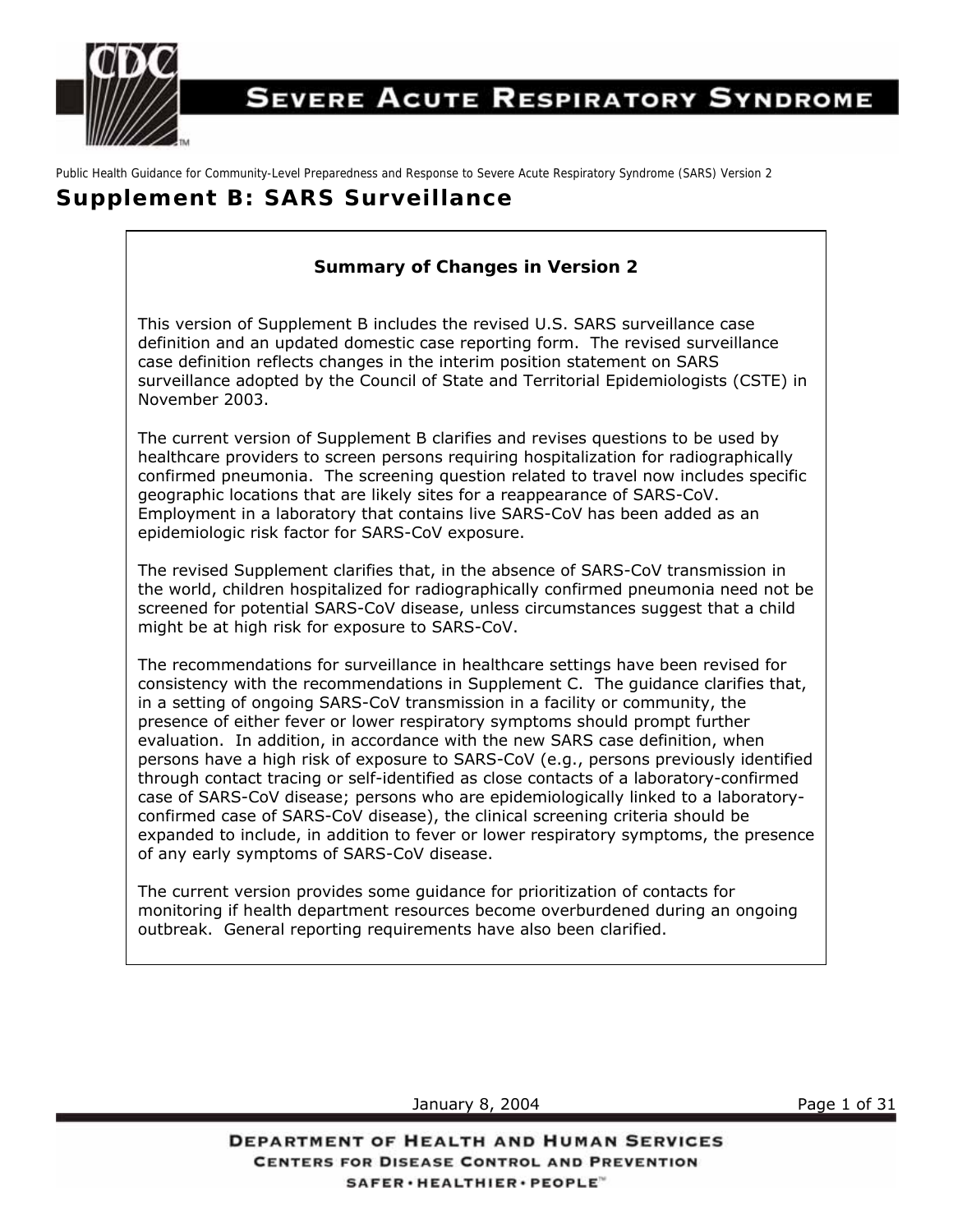#### **Supplement B: SARS Surveillance**

(continued from previous page)

# **Contents**

- I. Rationale and Goals
- II. Lessons Learned
- III. SARS-CoV Disease: Case Definition and Status as a Nationally Notifiable Disease
- IV. Plan for Surveillance of Cases of SARS-CoV Disease
- A. Surveillance in the Absence of Person-to-Person Transmission of SARS-CoV in the World B. Surveillance in the Presence of Person-to-Person Transmission of SARS-CoV in the World
- V. Reporting of Cases of SARS-CoV Disease
- A. Reporting in the Absence of Person-to-Person Transmission of SARS-CoV in the World B. Reporting in the Presence of Person-to-Person Transmission of SARS-CoV in the World
- VI. Plan for Surveillance of Contacts of SARS Cases
- VII. Information Management

Appendix B1: Revised CSTE SARS Surveillance Case Definition

- Appendix B2: SARS Domestic Case Reporting Form
- Appendix B3: SARS Contact Report Forms (under development)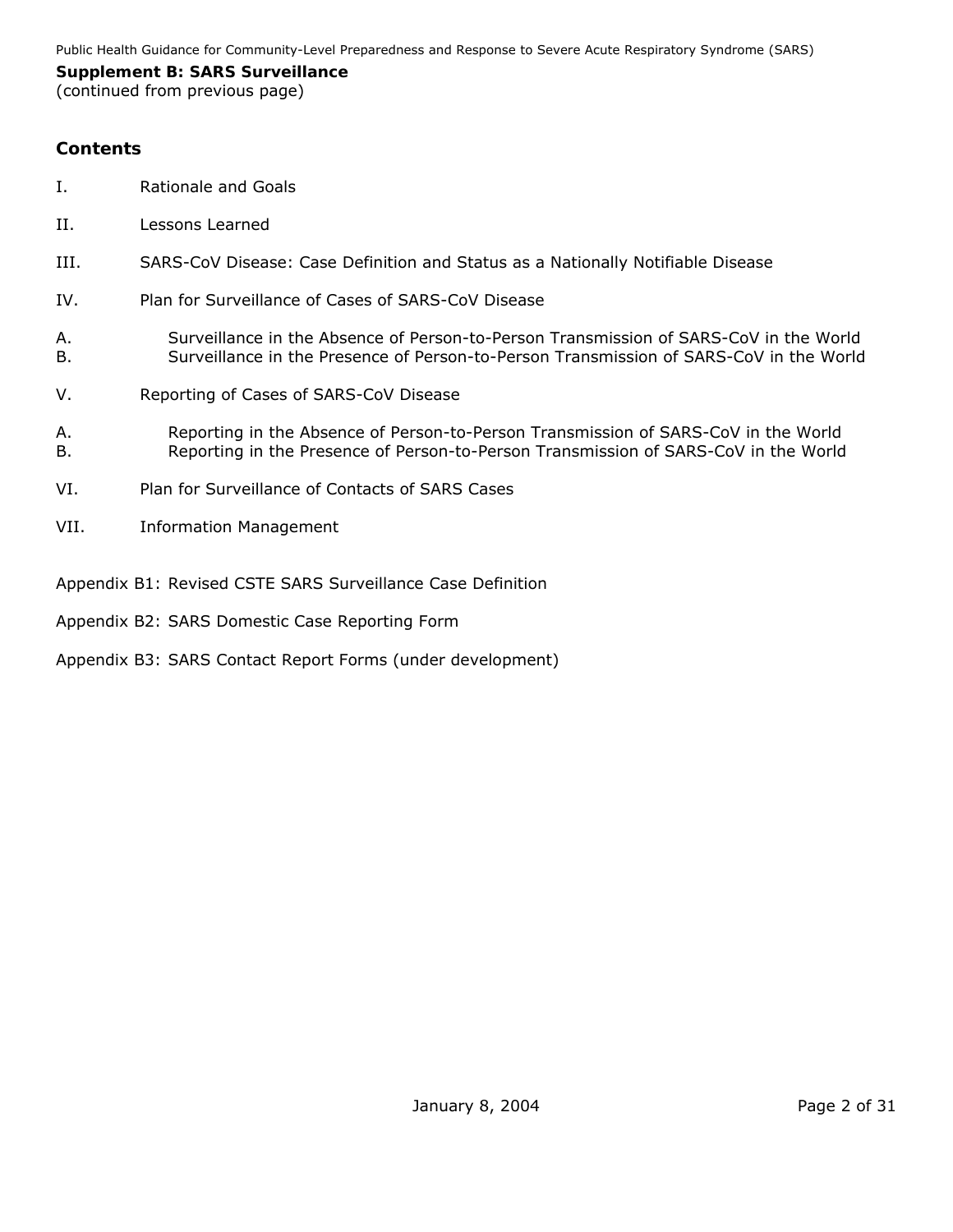(continued from previous page)

# **SARS Surveillance**

| Goals<br>Maximize early detection of cases and clusters of respiratory infections that might<br>$\bullet$<br>signal the re-emergence of SARS-CoV disease while minimizing unnecessary<br>laboratory testing, concerns about SARS-CoV, implementation of control measures,<br>and social disruption.<br>If SARS-CoV transmission recurs, maintain prompt and complete identification and<br>$\bullet$<br>reporting of potential cases to facilitate outbreak control and management.<br>Identify and monitor contacts of cases of SARS-CoV disease to enable early<br>$\bullet$<br>detection of illness in persons at greatest risk.                                                                                                                                                                                                                                 |
|---------------------------------------------------------------------------------------------------------------------------------------------------------------------------------------------------------------------------------------------------------------------------------------------------------------------------------------------------------------------------------------------------------------------------------------------------------------------------------------------------------------------------------------------------------------------------------------------------------------------------------------------------------------------------------------------------------------------------------------------------------------------------------------------------------------------------------------------------------------------|
| Key concepts                                                                                                                                                                                                                                                                                                                                                                                                                                                                                                                                                                                                                                                                                                                                                                                                                                                        |
| The early clinical features of SARS-CoV disease are not specific enough to reliably<br>distinguish it from other respiratory illnesses.<br>Risk of exposure is key to considering the likelihood of a diagnosis of SARS-CoV<br>$\bullet$<br>disease.<br>Most patients with SARS-CoV disease have a clear history of exposure to another<br>$\bullet$<br>SARS patient or to a setting where SARS-CoV transmission is occurring.<br>SARS-CoV transmission is usually localized and often limited to healthcare settings<br>$\bullet$<br>or households.<br>A cluster of atypical pneumonia in healthcare workers may indicate undetected<br>$\bullet$<br>SARS-CoV transmission.<br>In a setting of extensive SARS-CoV transmission, the possibility of SARS-CoV<br>$\bullet$<br>disease should be considered in all persons with a fever or lower respiratory illness, |
| even if an epidemiologic link cannot be readily established.<br>Up-to-date information on the transmission of SARS-CoV globally is needed to<br>$\bullet$                                                                                                                                                                                                                                                                                                                                                                                                                                                                                                                                                                                                                                                                                                           |
| accurately assess exposure risks.<br>Contact tracing is resource intensive yet critical to containment efforts as it allows<br>$\bullet$<br>early recognition of illness in persons at greatest risk.<br>Frequent communication among public health officials and healthcare providers,<br>$\bullet$<br>real-time analysis of data, and timely dissemination of information are essential for                                                                                                                                                                                                                                                                                                                                                                                                                                                                       |
| outbreak management.<br>Swift action to contain disease should be initiated when a potential case is<br>$\bullet$<br>recognized, even though information sufficient to determine case status may be<br>lacking.                                                                                                                                                                                                                                                                                                                                                                                                                                                                                                                                                                                                                                                     |
| Priority activities<br>Educate clinicians and public health workers on features that can assist in early<br>$\bullet$<br>recognition of SARS and on guidelines for reporting SARS-CoV cases.<br>Develop tools to identify, evaluate, and monitor contacts of SARS-CoV patients.<br>$\bullet$<br>Establish an efficient data management system that links clinical, epidemiologic and<br>$\bullet$<br>laboratory data on cases of SARS-CoV disease and allows rapid sharing of<br>information.                                                                                                                                                                                                                                                                                                                                                                       |
| Identify surge capacity for investigation of cases and identification, evaluation, and<br>$\bullet$<br>monitoring of contacts in the event of a large SARS outbreak.                                                                                                                                                                                                                                                                                                                                                                                                                                                                                                                                                                                                                                                                                                |
|                                                                                                                                                                                                                                                                                                                                                                                                                                                                                                                                                                                                                                                                                                                                                                                                                                                                     |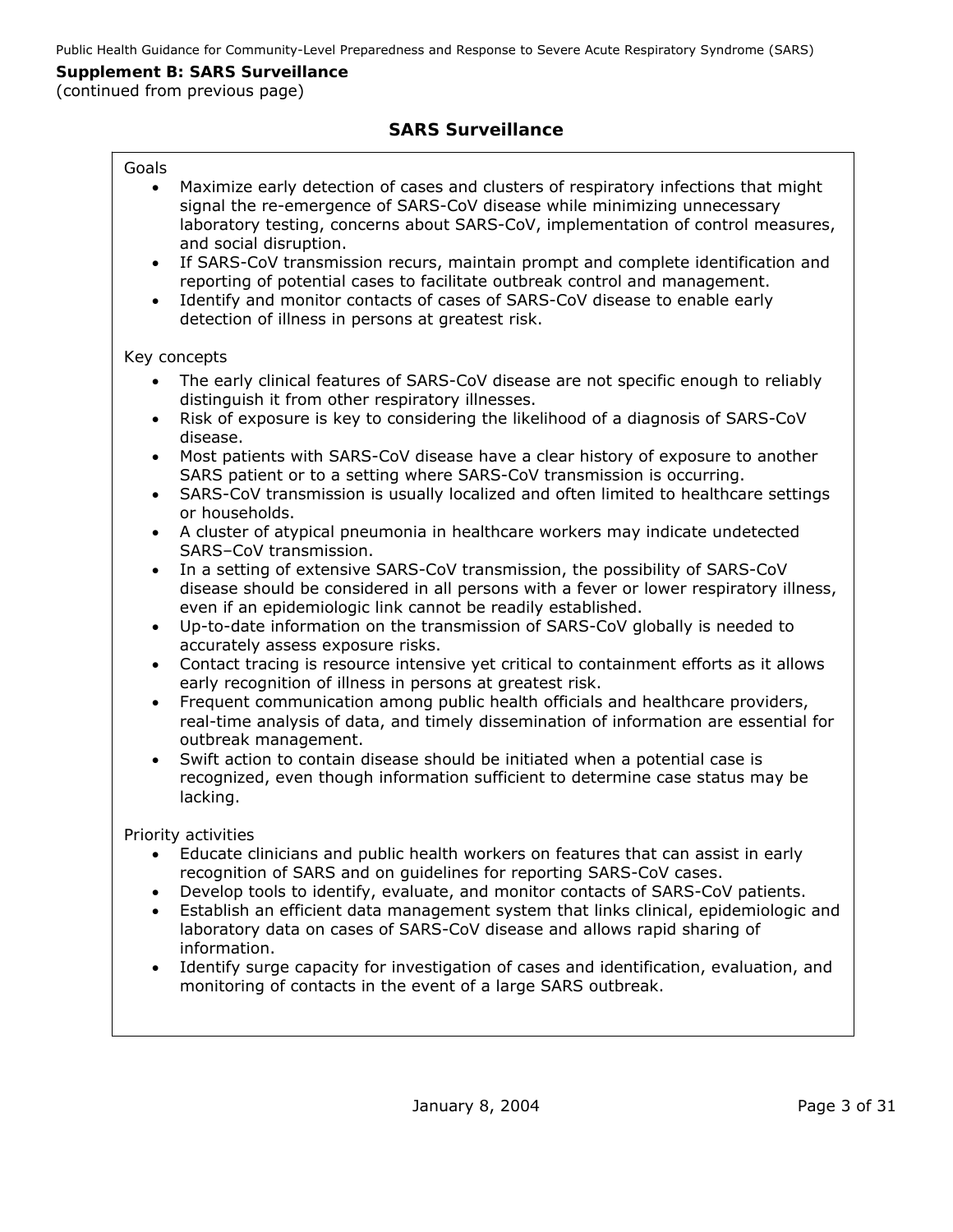#### **Supplement B: SARS Surveillance**  (continued from previous page)

# **I. Rationale and Goals**

The key to controlling a SARS outbreak is prompt detection of cases and their contacts, followed by rapid implementation of control measures. Identification of SARS cases is the basic step in prevention efforts, whereas contact tracing provides a means to focus case-finding and containment efforts on persons who are at greatest risk of SARS-CoV disease. Two features of SARS-CoV disease pose challenges for case surveillance. First, the early signs and symptoms are not specific enough to reliably distinguish SARS-CoV disease from other common respiratory illnesses. Second, existing laboratory diagnostic tests are not adequately sensitive early in the course of illness. Therefore, risk of exposure (i.e., to another case of SARS-CoV disease or to a setting where SARS-CoV transmission is occurring) is key to considering the likelihood of a diagnosis of SARS-CoV disease.

Potential sources of SARS-CoV for future exposures include persistent infection in previously ill persons or reintroduction to humans from an animal reservoir. In the absence of SARS-CoV transmission worldwide, the most likely sites of recurrence are the original site of introduction of SARS-CoV from animals to humans and locations where person-to-person SARS-CoV transmission previously occurred. Laboratories that contain live SARS-CoV could be a source of further transmission if compromised laboratory techniques result in laboratory-acquired infections (see Singapore Ministry of Health report ([www.moh.gov.sg/corp/sars/pdf/Report\\_SARS\\_Biosafety.pdf\)](http://www.moh.gov.sg/corp/sars/pdf/Report_SARS_Biosafety.pdf) and report from the Department of Health, Taiwan ([sars.doh.gov.tw/news/2003121701.html\)](http://sars.doh.gov.tw/news/2003121701.html). Because persons with SARS-CoV disease tended to appear in clusters (e.g., in healthcare facilities, households, and a few special settings) during the 2003 outbreaks, early signals of the reappearance of the illness in U.S. communities could include unusual clusters of unexplained pneumonia.

In the presence of person-to-person SARS-CoV transmission anywhere in the world, patients with SARS-CoV disease or sites of SARS-CoV transmission become the most likely sources of exposure. Contact tracing, the identification of persons who had contact with a potential case of SARS-CoV disease or may have been exposed while present in locations (e.g., hospitals) with known SARS-CoV transmission, is essential for the implementation of appropriate measures to reduce further spread of the disease.

The overall goals of SARS surveillance are to:

- Maximize early detection of cases and clusters of respiratory infections that might signal the reemergence of SARS-CoV disease while minimizing unnecessary laboratory testing, concerns about SARS-CoV, implementation of control measures, and social disruption.
- If person-to-person SARS-CoV transmission recurs, maintain prompt and complete identification and reporting of potential cases to facilitate outbreak control and management.
- Identify and monitor contacts of cases of SARS-CoV disease to enable early detection of illness in persons at greatest risk.

# **II. Lessons Learned**

The following lessons from the global experience with SARS surveillance have been considered in developing this document:

- Astute healthcare providers will likely be the key to early detection and reporting of initial cases of SARS-CoV disease.
- The key to recognizing persons with SARS-CoV disease is identification of an epidemiologic link of exposure to another case of SARS-CoV disease or to a setting (e.g., hospital) where SARS-CoV transmission is occurring.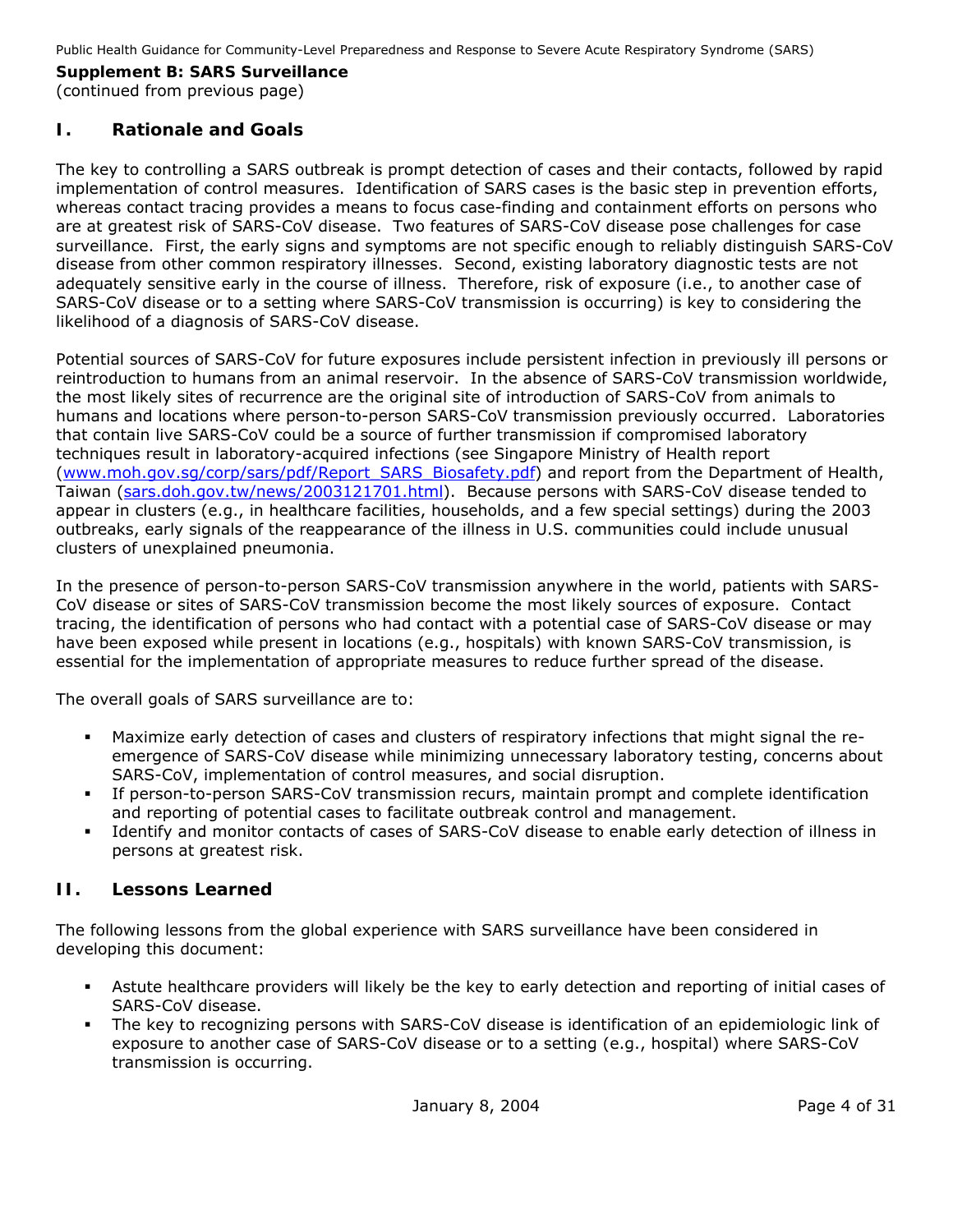# **Supplement B: SARS Surveillance**

# (continued from previous page)

- Screening criteria for epidemiologic linkages need to reflect 1) the status of SARS-CoV transmission globally and the risk of exposure from international and domestic travel, and 2) the status of SARS activity in the community, at the work site, or in other settings where a patient with SARS-like illness may have been.
- In a setting of extensive SARS-CoV transmission, the possibility of SARS-CoV disease should be considered in all persons with a fever or lower respiratory illness, even if an epidemiologic link cannot be readily established.
- Healthcare facilities were disproportionately affected by SARS-CoV, and healthcare workers were among the first and most severely affected groups in every large outbreak reported.
- Contact tracing is resource intensive yet critical to containment efforts since it allows early recognition of illness in persons at greatest risk.
- Collection of appropriate and timely clinical specimens for laboratory testing is central to monitoring the status of SARS-CoV transmission at the local, state, and federal levels.
- Timely reporting of cases, updates on the clinical status and disposition of patients, real-time analysis of data, and timely dissemination of information are essential for outbreak-management decisions.
- Paper-based reporting systems are too slow and labor intensive to manage a large SARS outbreak. A rapid and efficient electronic reporting system that facilitates real-time analysis of clinical, epidemiologic, and laboratory information at the local level is essential.
- Frequent communication and data sharing among public health officials and healthcare providers are needed to update the status of potential and confirmed cases of SARS-CoV disease.

# **III. SARS-CoV Disease: Case Definition and Status as a Nationally Notifiable Disease**

During the 2003 epidemic, CDC and the Council of State and Territorial Epidemiologists (CSTE) ([www.cste.org](http://www.cste.org/)) developed surveillance criteria to identify persons with SARS. The surveillance case definition changed throughout the epidemic as understanding of the clinical, laboratory, and transmission characteristics of SARS-CoV increased. On June 26, 2003, CSTE adopted a position statement to add SARS-CoV disease ([www.cste.org//ps/2003pdfs/2003finalpdf/03-ID-12revised12-11.pdf](http://www.cste.org//ps/2003pdfs/2003finalpdf/03-ID-12revised12-11.pdf)) to the list of nationally reportable diseases. The position statement included criteria for defining a SARS case for national reporting. On October 30, CSTE issued a new interim position statement ([www.cste.org/position%20statements/searchbyyear2004.asp](http://www.cste.org/position statements/searchbyyear2004.asp)), with a revised SARS case definition. The position statement and case definition were revised further on November 3. The revised CSTE case definition, subsequently adopted by CDC [\(www.cste.org/PS/2004pdf/CSTESARScasedefrevision2003-12-](http://www.cdc.gov/ncidod/sars/casedefinition.htm) [11.pdf](http://www.cdc.gov/ncidod/sars/casedefinition.htm)), will be the basis for ongoing SARS surveillance. Future revisions to the CSTE SARS position statement will be posted on the CSTE website [\(www.cste.org\)](http://www.cste.org/) as necessary.

Surveillance case definitions are used primarily for identifying and classifying cases for national reporting purposes. However, for conditions of public health importance such as SARS-CoV disease, disease-control activities should be initiated as soon as possible after a potential case is recognized, even though information sufficient to determine case status may be lacking. Therefore, the revised case definition distinguishes 1) cases of SARS-CoV disease that are classified as confirmed (i.e., clinically compatible illness with laboratory confirmation) or probable (i.e., severe respiratory illness with epidemiologic linkage to a laboratory-confirmed case), from 2) other SARS reports under investigation (RUI), which include patients whose illnesses are less severe or whose exposures to SARS-CoV are not definitive.

Detailed descriptions of revised criteria and classifications for cases of SARS-CoV disease and SARS RUI criteria are provided in Appendix B1 [\(www.cdc.gov/ncidod/sars/guidance/a/app1.htm\)](http://www.cdc.gov/ncidod/sars/guidance/a/app1.htm) and MMWR of December 12, 2003 [\(www.cdc.gov/mmwr/preview/mmwrhtml/mm5249a2.htm\)](http://www.cdc.gov/mmwr/preview/mmwrhtml/mm5249a2.htm). SARS case definitions may be modified as the understanding of the clinical, virologic, and transmission characteristics of SARS-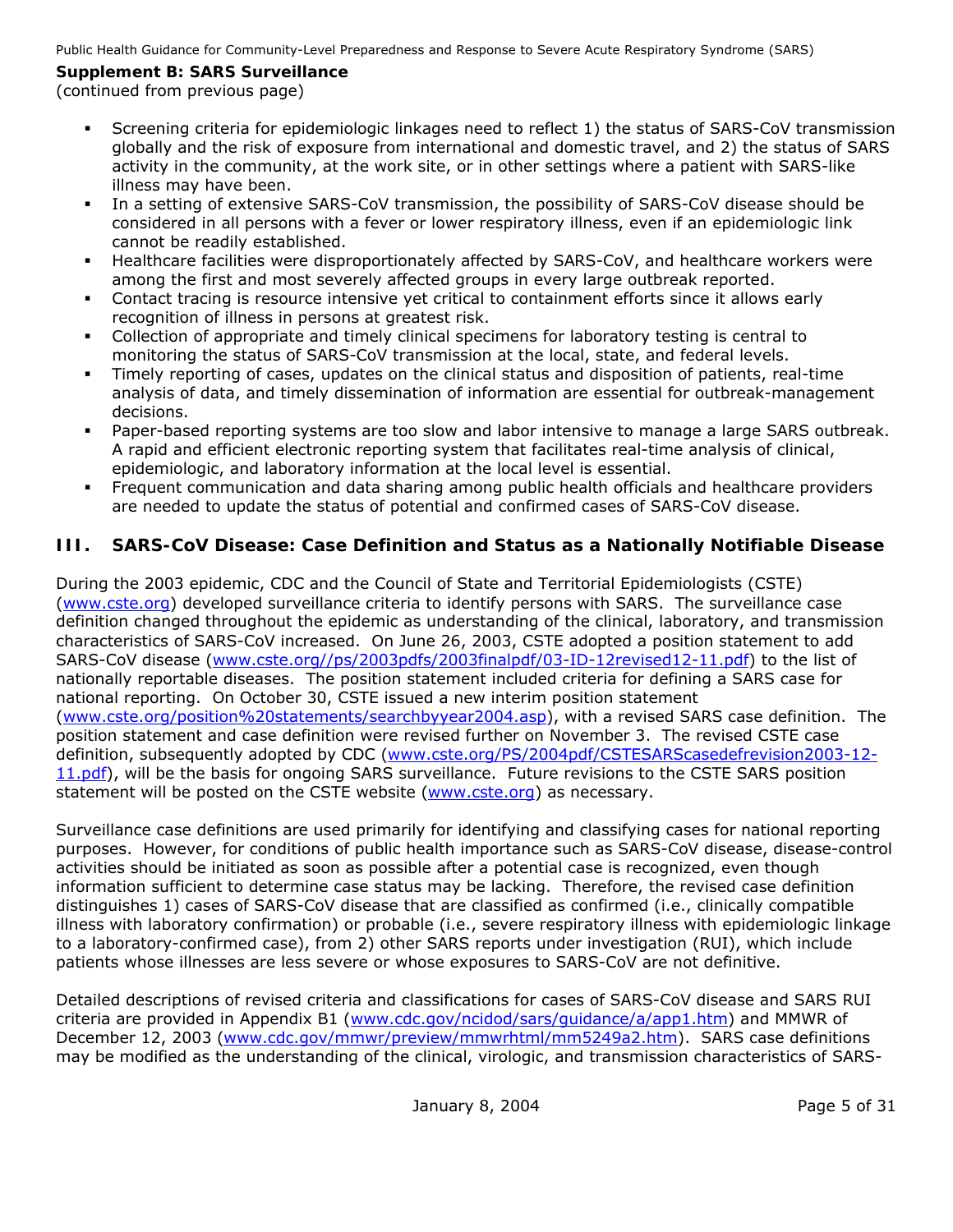#### **Supplement B: SARS Surveillance**  (continued from previous page)

CoV evolves. Up-to-date versions of SARS case definitions will be available on CDC's SARS website: [www.cdc.gov/sars.](http://www.cdc.gov/ncidod/sars/)

# **IV. Plan for Surveillance of Cases of SARS-CoV Disease**

# *A. Surveillance in the Absence of Person-to-Person Transmission of SARS-CoV in the World*

**Objective:** Establish surveillance aimed at early detection of cases and clusters of severe unexplained respiratory infections (i.e., pneumonia) that might signal the re-emergence of SARS-CoV.

Continued vigilance is critical to ensure the rapid recognition and appropriate management of SARS patients if person-to-person SARS-CoV transmission recurs. In the absence of known areas with SARS-CoV transmission, the likelihood that a patient with fever or respiratory symptoms has SARS-CoV disease will be exceedingly low unless the patient has both typical clinical findings and some accompanying epidemiologic evidence that raises the suspicion of exposure to SARS-CoV. Therefore, U.S. surveillance efforts should focus on specific clinical syndromes (i.e., cases of pneumonia requiring hospitalization) in groups likely to be first affected by the re-emergence of SARS-CoV (e.g., travelers to areas previously affected with SARS-CoV; healthcare workers).

The 2003 SARS-CoV outbreak likely originated in mainland China, and neighboring areas such as Taiwan and Hong Kong are thought to be at higher risk due to the large volume of travelers from mainland China. Although less likely, SARS-CoV may also reappear from other previously affected areas. Therefore, clinicians should obtain a complete travel history. If clinicians have concerns about the possibility of SARS-CoV disease in a patient with a history of travel to other previously affected areas (e.g., while traveling abroad, had close contact with another person with pneumonia of unknown etiology or spent time in a hospital in which patients with acute respiratory disease were treated), they should contact the health department.

In the absence of SARS-CoV transmission in the world, the screening of persons requiring hospitalization for radiographically confirmed pneumonia for risk factors suggesting SARS-CoV exposure should be limited to adults, unless there are special circumstances that make the clinician and public health personnel consider a child to be of potentially high risk for having SARS-CoV disease. During the 2003 global outbreaks, infants and children accounted for only a small percentage of SARS cases and had a much milder disease and better outcome than adults. Although information on SARS-CoV disease in pediatric patients is limited, the role of children in transmission is likely much less significant than the role of adults.

#### **Activities: Healthcare providers**

- Consider SARS-CoV disease in patients who require hospitalization for radiographically confirmed pneumonia (or acute respiratory distress syndrome) of unknown etiology *and* who have one of the following risk factors in the 10 days before illness onset:
	- $\circ$  Travel to mainland China, Hong Kong or Taiwan, or close contact<sup>[1](#page-5-0)</sup> with an ill person with a history of recent travel to one of these areas, *or*

<span id="page-5-0"></span>January 8, 2004 **Page 6 of 31**  1 Close contact: A person who has cared for or lived with a person with SARS-CoV disease or had a high likelihood of direct contact with respiratory secretions and/or body fluids of a person with SARS-CoV disease. Examples of close contact include kissing or hugging, sharing eating or drinking utensils, talking within 3 feet, and direct touching. Close contact does not include activities such as walking by a person or briefly sitting across a waiting room or office.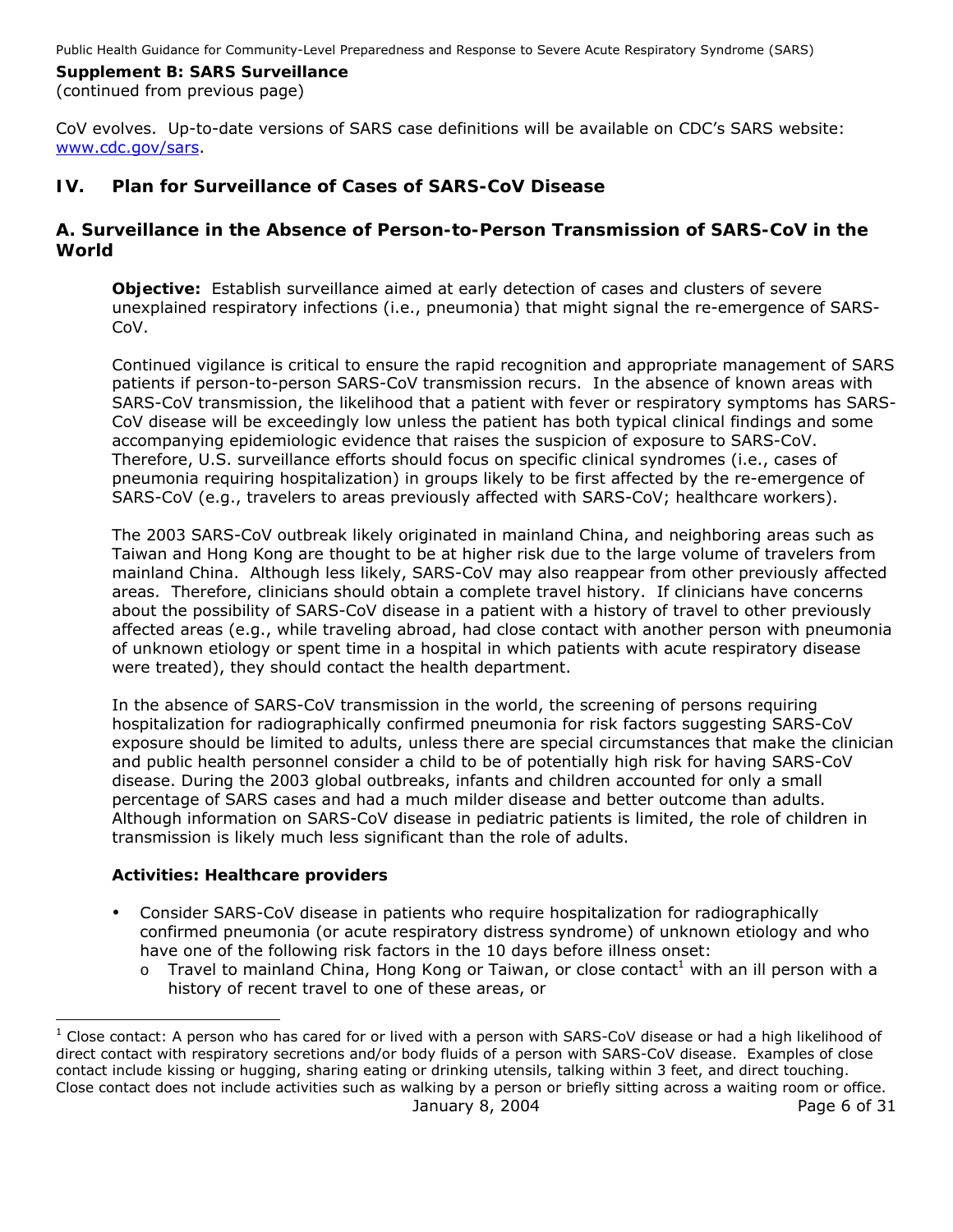# **Supplement B: SARS Surveillance**

# (continued from previous page)

- o Employment in an occupation associated with a risk for SARS-CoV exposure (e.g., healthcare worker with direct patient contact; worker in a laboratory that contains live SARS-CoV [2](#page-6-0) ), *or*
- $\circ$  Part of a cluster of cases of atypical pneumonia without an alternative diagnosis
- Use SARS-CoV testing judiciously and in consultation with local or state public health officials, given that: 1) the positive predictive value of a positive laboratory test in the absence of SARS-CoV transmission is extremely low, and 2) false-positive tests may generate tremendous anxiety and concern and expend valuable public health resources.
- Be alert for clusters of unexplained pneumonia among two or more healthcare workers who work in the same facility.
- Report to the state or local health department:
	- o All persons requiring hospitalization for radiographically confirmed pneumonia who report at least one of the three risk factors listed above
	- o Any clusters of unexplained pneumonia requiring hospitalization, especially among healthcare workers
	- o Any positive SARS-CoV test result (requires immediate notification of the health department by telephone).

# **Activities: State and local health departments**

- ♦ Disseminate surveillance guidelines regarding timely recognition, evaluation, and reporting of possible SARS-CoV cases to healthcare providers, particularly triage, emergency department, and hospital-based providers.
- ♦ Establish a surveillance system to receive reports of:
	- $\circ$  Persons who require hospitalization for radiographically confirmed pneumonia and who are found to be at greater risk for SARS-CoV disease based on the provider-based screening described above,
	- o Clusters of persons with unexplained pneumonia, and
	- o Positive SARS-CoV test results.
- Review and obtain information needed to assess reported pneumonia cases and clusters for the likelihood of SARS-CoV disease. Considerations that increase the likelihood of SARS-CoV disease include:
	- o Illness onset dates grouped within a 10-day period
	- o Ill travelers who had contact with healthcare settings or persons hospitalized for unexplained respiratory infection while abroad and within 10 days of illness onset
	- $\circ$  Clusters of pneumonia among any group of persons for whom alternative diagnoses have been reliably excluded or clusters in which one case is linked to travel to a previously affected area or to an ill healthcare worker
- Review reports of persons who are hospitalized for pneumonia and are at increased risk for SARS-CoV disease to ensure that:
	- $\circ$  Adequate testing is done to rule out other infectious causes of pneumonia
	- o SARS-CoV testing is ordered only when appropriate (see *Clinical Guidance on the Identification and Evaluation of Possible SARS-CoV Disease among Persons Presenting with Community-Acquired Illness*, [www.cdc.gov/ncidod/sars/clinicalguidance.htm](http://www.cdc.gov/ncidod/sars/clinicalguidance.htm)).
- Consult CDC as needed about cases or clusters of special concern.
- Report to CDC any positive SARS-CoV test results.

<span id="page-6-0"></span>January 8, 2004 **Page 7 of 31** <sup>2</sup> Persons who work in laboratories that contain live SARS-CoV should report any febrile and/or respiratory illnesses to the supervisor. They should be evaluated for possible exposures, and their clinical features and course of illness should be closely monitored. If laboratory workers with fever and/or respiratory illness are found to have an exposure to SARS-CoV, they should be managed according to the recommendations in Supplement F, Appendix F6.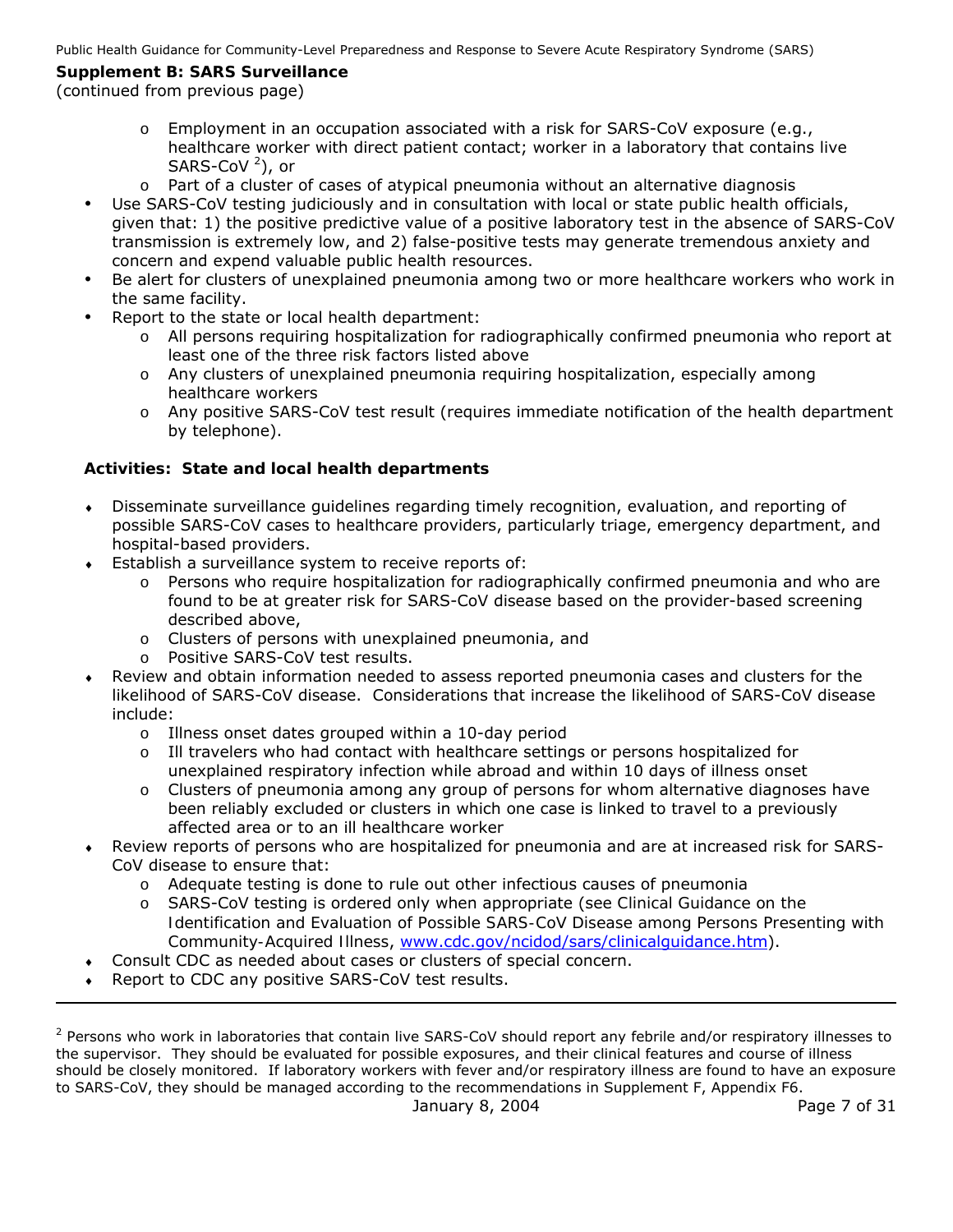# **Supplement B: SARS Surveillance**

(continued from previous page)

Inform CDC of other cases or clusters of pneumonia that are of particular concern by calling 770-488-7100.

# **Activities: CDC**

- Provide guidance to health departments, hospitals, and healthcare providers on SARS surveillance.
- Assist state and local health departments in the development of an electronic reporting system and related forms to facilitate uniform reporting.
- Assist states, as requested, in investigations of cases and clusters of persons with possible SARS-CoV disease.
- Collect and review reports of pneumonia requiring hospitalization in travelers and clusters of healthcare workers associated with a high index of suspicion for SARS-CoV disease, as specified in the preceding section.

# *B. Surveillance in the Presence of Person-to-Person Transmission of SARS-CoV in the World*

**Objective:** Establish surveillance to promptly identify and report all new U.S. cases of SARS-CoV disease to facilitate outbreak management and control.

If person-to-person SARS-CoV transmission is documented in the United States or abroad, the likelihood that a person with fever or lower respiratory symptoms might be infected with SARS-CoV will increase but will remain low unless the person has a history of recent exposure to a known case of SARS-CoV disease or to a setting in which SARS-CoV transmission is occurring. Surveillance efforts should be modified to incorporate available risk factor information, particularly regarding geographic transmission patterns. The scope of surveillance activities in specific communities may differ substantially depending on the extent of disease in both the community and local healthcare facilities or institutions. Ongoing analysis of surveillance data and other information will be critical to inform decisions about the need to implement or discontinue various elements of enhanced surveillance.

Surveillance activities should also be enhanced or accelerated as needed by a particular community or institution. *Basic surveillance activities* should be initiated in areas with no or little SARS-CoV transmission and continued in areas with increased transmission. *Enhanced surveillance activities* should be considered if a community or facility experiences a significant increase in number of cases, if epidemiologic links between cases cannot be readily established, or if changing transmission patterns are identified. Enhanced surveillance activities should focus both on increasing the sensitivity of case detection through use of less specific clinical criteria when screening cases (see note below) and on evaluation of suspicious illnesses regardless of identification of an epidemiologic link.

**NOTE:** For persons with a high risk of exposure to SARS-CoV (e.g., persons previously identified through contact tracing or self-identified as close contacts of a laboratory-confirmed case of SARS-CoV disease; persons who are epidemiologically linked to a laboratory-confirmed case of SARS-CoV disease), respiratory symptoms used to screen patients should be expanded to include upper respiratory symptoms such as sore throat and rhinorrhea, in addition to any other early nonrespiratory symptoms of SARS-CoV disease such as chills, rigors, myalgia, headache, or diarrhea. The more common early symptoms include chills, rigors, myalgia, and headache; in some patients, myalgia and headache may precede the onset of fever by 12-24 hours. However, diarrhea, sore throat, and rhinorrhea may also be early symptoms of SARS-CoV disease.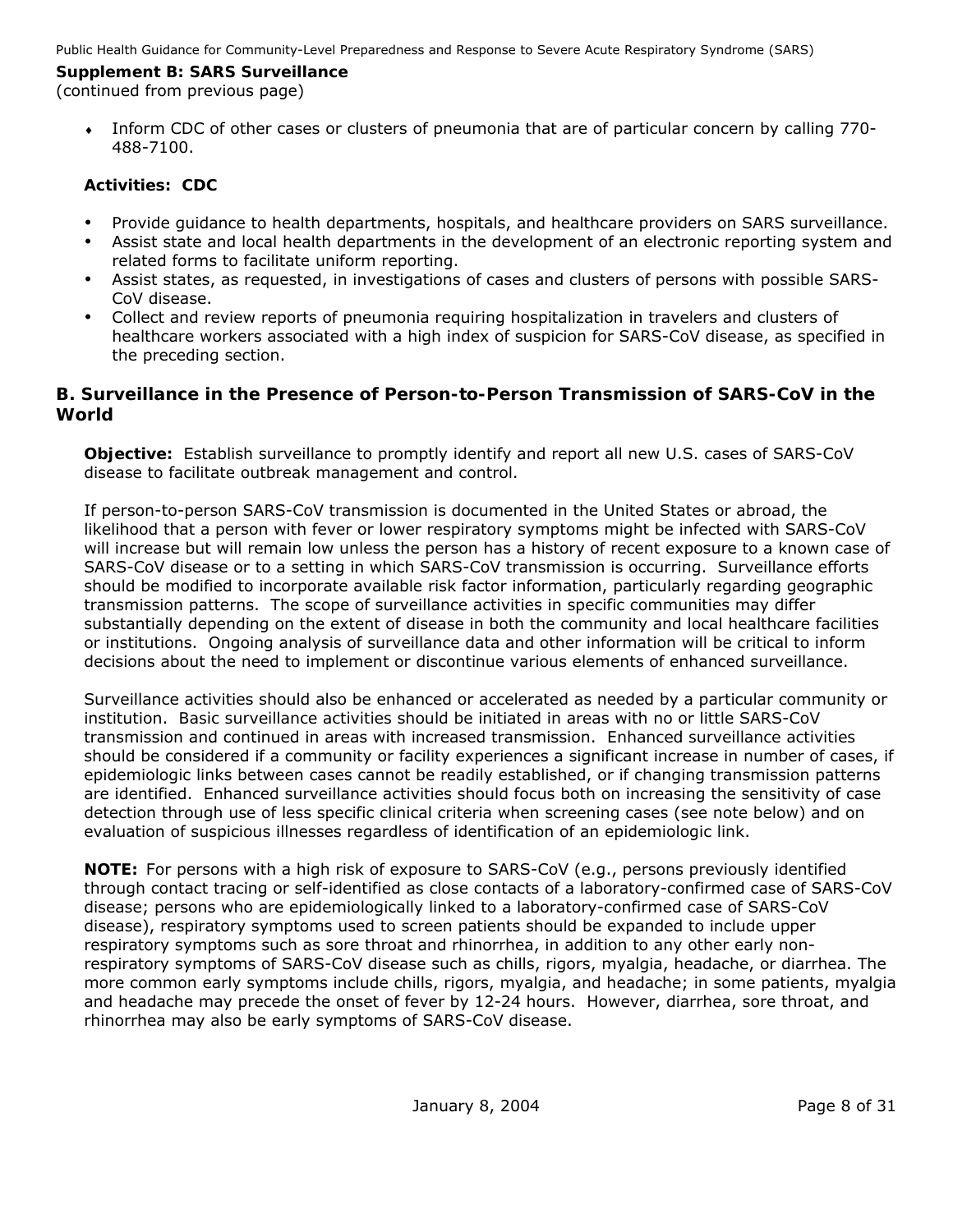# **Activities: Healthcare providers**

### *Community-based surveillance*

#### Basic Activities

- y Continue case detection and reporting as detailed above (absence of SARS-CoV transmission in the world) to identify potential SARS cases with no known epidemiologic links.
- Consider screening all patients presenting to outpatient clinics with a fever or lower respiratory symptoms for SARS risk factors. SARS risk factors include:
	- o Travel within 10 days of illness onset to a foreign or domestic location with documented or suspected transmission of SARS-CoV (see [www.cdc.gov/ncidod/sars/travel.htm](http://www.cdc.gov/ncidod/sars/travel.htm)), *or*
	- o Close contact within 10 days of illness onset with a person with known or possible SARS-CoV disease.
- If a patient with a fever or evidence of respiratory illness has a SARS risk factor, notify the local health department, and evaluate and isolate the patient according to the algorithm in *Clinical Guidance on the Identification and Evaluation of Possible SARS-CoV Disease among Persons Presenting with Community-Acquired Illness* [\(www.cdc.gov/ncidod/sars/clinicalguidance.htm\)](http://www.cdc.gov/ncidod/sars/clinicalguidance.htm).

### Enhanced Activities

If epidemiologic links between some local SARS cases cannot be readily established (i.e., the source of infection is unclear), consider SARS-CoV disease in the differential diagnosis and management of all patients with fever or lower respiratory symptoms, regardless of whether the patient has SARS risk factors (see Supplement C and Supplement I for guidance on triage and infection control).

#### *Hospital-based surveillance*

This section includes recommendations for SARS surveillance in healthcare facilities. For detailed recommendations on screening and triage, access controls, and infection control measures in healthcare settings, see Supplement C and Supplement I.

*Healthcare facility with no cases of SARS* 

#### Basic Activities

- ♦ Continue to implement case detection and reporting efforts as detailed above (absence of SARS-CoV transmission in the world) to identify potential SARS patients for whom an epidemiologic link is unknown.
- ♦ Screen all patients presenting to emergency rooms or hospital clinics with a fever or respiratory symptoms for SARS risk factors.
- ♦ Infection control personnel, occupational health officials, and providers should be alert for clusters of pneumonia requiring hospitalization among healthcare workers. Any clusters with illness with onset within the same 10-day period should be reported to local or state health officials.
- ♦ *Report* any potential SARS cases to the state or local health department according to their instructions.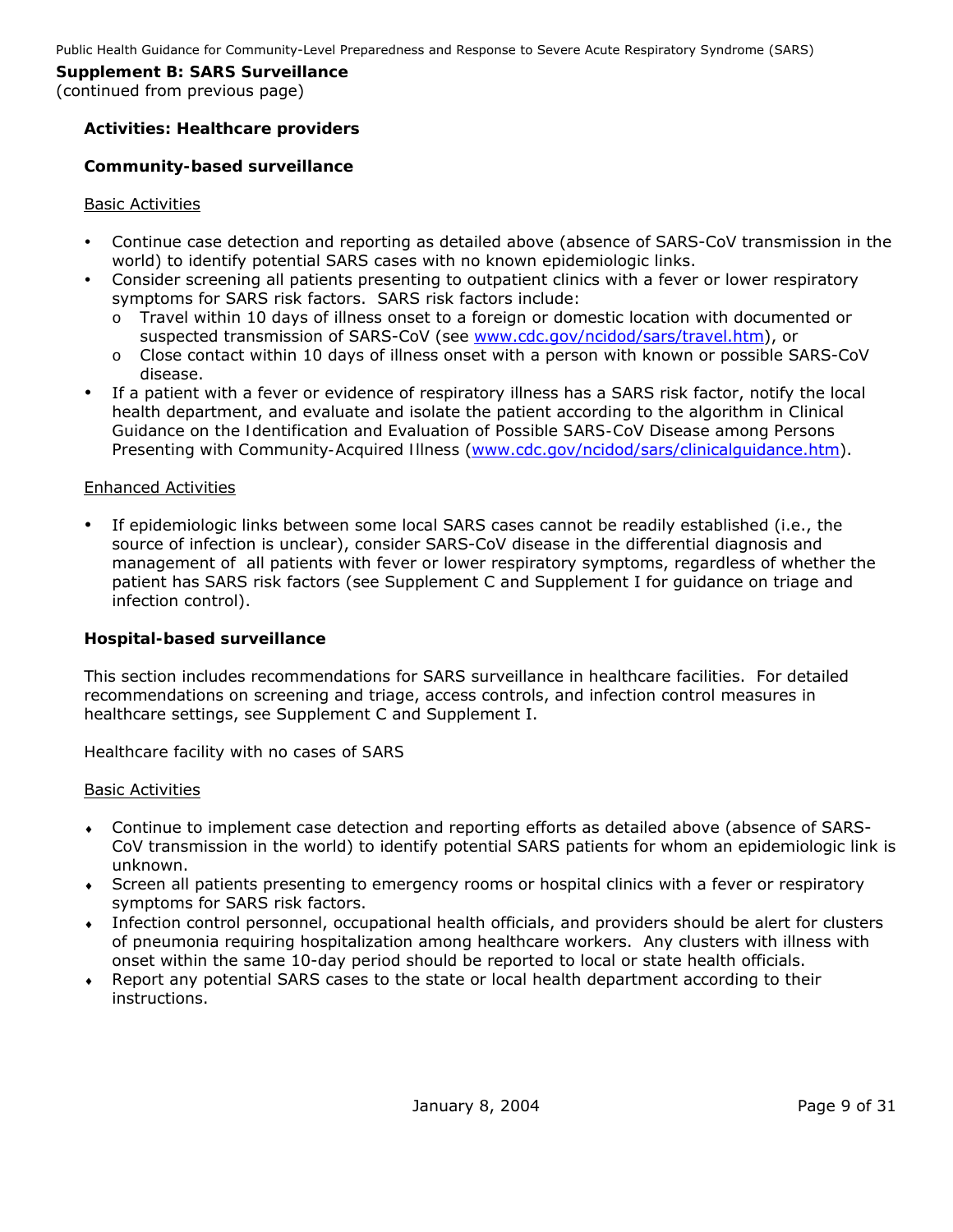#### **Supplement B: SARS Surveillance**  (continued from previous page)

# Enhanced Activities

♦ If SARS-CoV transmission is occurring in the surrounding community, screen all visitors upon entry to the facility for fever or lower respiratory symptoms. Screen symptomatic persons for SARS risk factors. Patients with risk factors should be isolated and evaluated according to the algorithm in *Clinical Guidance on the Identification and Evaluation of Possible SARS-CoV Disease among Persons Presenting with Community-Acquired Illness* [\(www.cdc.gov/ncidod/sars/clinicalguidance.htm\)](http://www.cdc.gov/ncidod/sars/clinicalguidance.htm).

*Healthcare facility with a few SARS cases, but no evidence of nosocomial transmission* 

# Basic Activities

♦ Continue all recommended surveillance plans outlined in the previous section. Implement daily monitoring of all healthcare workers caring for SARS patients. If a healthcare worker caring for SARS patients develops fever or lower respiratory symptoms or two or more early symptoms of SARS-CoV disease (chills, rigors, myalgia, headache, diarrhea, sore throat, rhinorrhea), notify the local health department, begin SARS isolation precautions, and initiate a clinical evaluation as outlined in the algorithm in *Clinical Guidance on the Identification and Evaluation of Possible SARS-CoV Disease among Persons Presenting with Community-Acquired Illness* [\(www.cdc.gov/ncidod/sars/clinicalguidance.htm\)](http://www.cdc.gov/ncidod/sars/clinicalguidance.htm). The more common early symptoms of SARS-CoV disease include chills, rigors, myalgia, and headache; in some patients, myalgia and headache may precede the onset of fever by 12-24 hours. However, diarrhea, sore throat, and rhinorrhea may also be early symptoms of SARS-CoV disease.

# Enhanced Activities

Screen all patients, visitors, and employees upon entry to the facility for fever or lower respiratory symptoms. Screen symptomatic persons for SARS risk factors. Patients with risk factors should be isolated and evaluated for both alternative respiratory illnesses and SARS-CoV disease ([www.cdc.gov/ncidod/sars/clinicalguidance.htm\)](http://www.cdc.gov/ncidod/sars/clinicalguidance.htm).

*Healthcare facility with a larger number of SARS cases OR nosocomial transmission with all cases linked to a clearly identified source* 

# Activities

- Continue all recommended surveillance plans outlined in the previous section.
- Monitor *all* healthcare workers daily for fever or lower respiratory symptoms. If a healthcare worker has fever or lower respiratory symptoms, begin SARS isolation precautions (Supplement I), obtain a chest x-ray, and initiate a preliminary clinical evaluation ([www.cdc.gov/ncidod/sars/clinicalguidance.htm\)](http://www.cdc.gov/ncidod/sars/clinicalguidance.htm). Continue to screen all healthcare workers caring for SARS patients using the expanded clinical criteria. In addition to fever or lower respiratory symptoms, screen for the presence of any of the following: chills, rigors, myalgia, headache, diarrhea, sore throat, rhinorrhea.
- ♦ Begin inpatient surveillance. Monitor patients daily for new or worsening respiratory symptoms. If found, investigate the patient for exposure to known or suspected SARS patients. If there is evidence of exposure, isolate the patient and test for alternative respiratory illnesses and SARS-CoV disease ([www.cdc.gov/ncidod/sars/clinicalguidance.htm\)](http://www.cdc.gov/ncidod/sars/clinicalguidance.htm).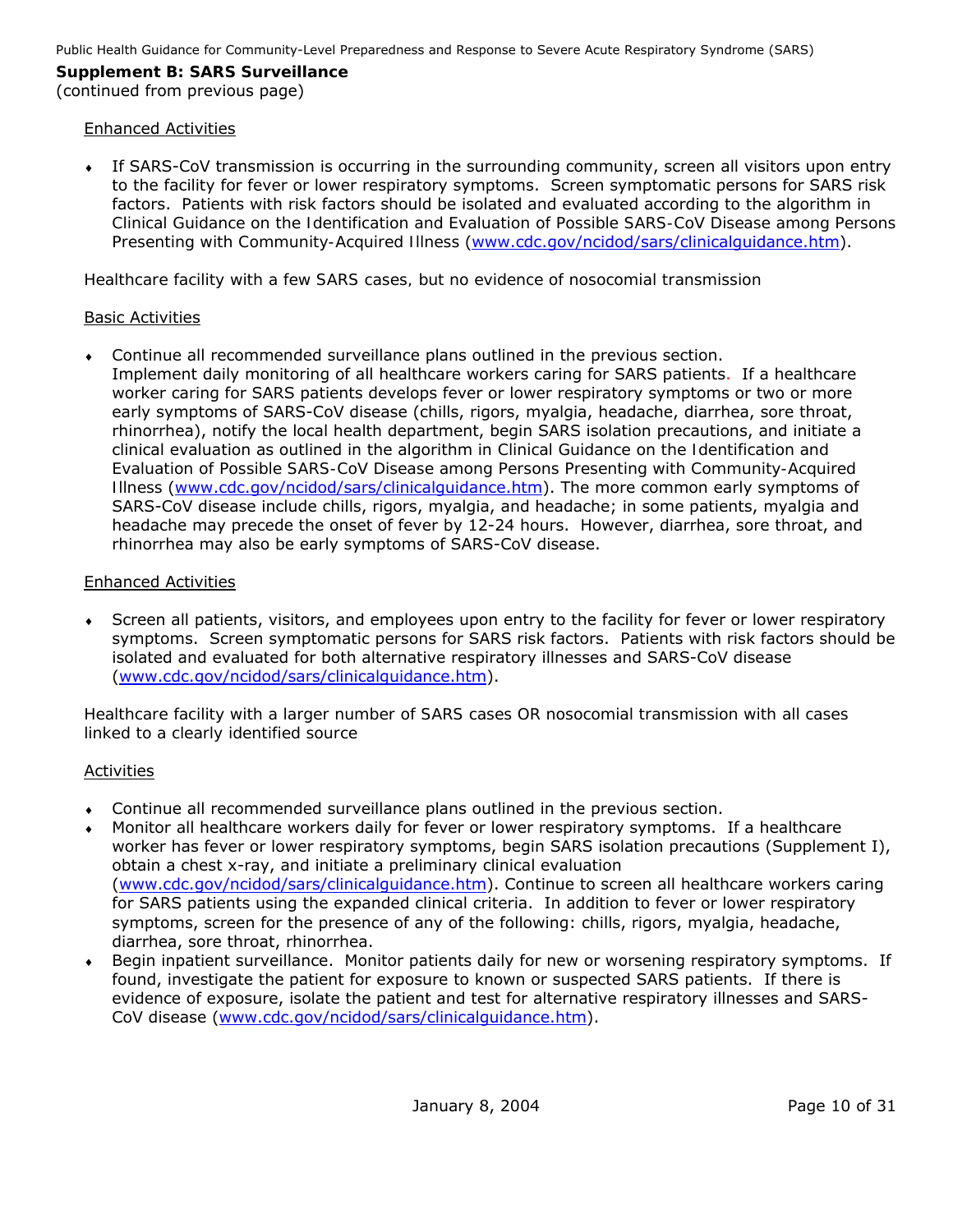### (continued from previous page)

*Healthcare facility with cases attributed to nosocomial transmission with no clearly identified source* 

### Activities

- Continue all recommended surveillance plans outlined in the previous section.
- Expand inpatient surveillance. Test any patient with new or worsening fever or respiratory symptoms for SARS-CoV regardless of whether the patient has an epidemiologic link to a SARS case [\(www.cdc.gov/ncidod/sars/clinicalguidance.htm\)](http://www.cdc.gov/ncidod/sars/clinicalguidance.htm).
- ♦ Consider surveillance for illness and absenteeism among healthcare workers.

### **Activities: State and local health departments**

- Continue activities outlined above, as appropriate.
- Identify, evaluate, and monitor exposed contacts of SARS cases to identify previously unrecognized or secondary cases, as outlined below.
- Disseminate modified surveillance and patient screening guidelines to providers through the state/local Health Alert Network.
- Facilitate reporting from hospitals. If necessary, consider placing surveillance staff in hospitals with multiple SARS admissions.
- Review reports daily of persons reported from hospitals/providers to: 1) evaluate the level of risk for SARS, 2) ensure adequate testing to rule out SARS-CoV, 3) identify new clusters that might require special attention, 4) identify contacts and ensure that they are evaluated and monitored (as outlined below), and 5) monitor trends.
- Once person-to-person SARS-CoV transmission is documented anywhere in the world, report to CDC any person who meets the case definition for a probable case of SARS-CoV disease or a confirmed case of SARS-CoV disease, as defined by CSTE (see Appendix B1).
- Immediately report to CDC any positive SARS-CoV test results.
- Following discussions between CDC and CSTE, CDC may also require reporting of other potential SARS-CoV cases (e.g., SARS reports under investigation [SARS RUIs]) as needed to meet national surveillance objectives. Updated national reporting requirements will be circulated to state and local health departments and posted on CDC's SARS website ([www.cdc.gov/sars\)](http://www.cdc.gov/sars) as indicated.

# **Activities: CDC**

- Continue activities outlined above, as appropriate.
- Ensure that all states have systems to identify and monitor potential SARS cases and contacts.
- Ensure that states and hospitals have adequate guidance to implement effective surveillance and containment measures.
- As SARS activity evolves, work with CSTE to determine what surveillance information and related reporting mechanisms are needed to meet national surveillance objectives.
- Monitor the level of activity of SARS-CoV disease nationwide to:
	- o Monitor the effectiveness of U.S. efforts to diagnose and contain SARS-CoV
	- o Provide timely feedback to states in the form of data and other information
	- o Mobilize additional resources, and arrange surge capacity as needed
	- o Report activity to WHO to assist with global surveillance and control
- Oversee surveillance at ports of entry to aid in the identification of possible imported SARS-related illnesses, as outlined in Supplement E.
- Facilitate coordinated surveillance and related activities in settings that may not be under state/local jurisdiction (e.g., military bases).
- Provide guidance regarding possible laboratory-acquired SARS-CoV infections, as outlined in Supplement F.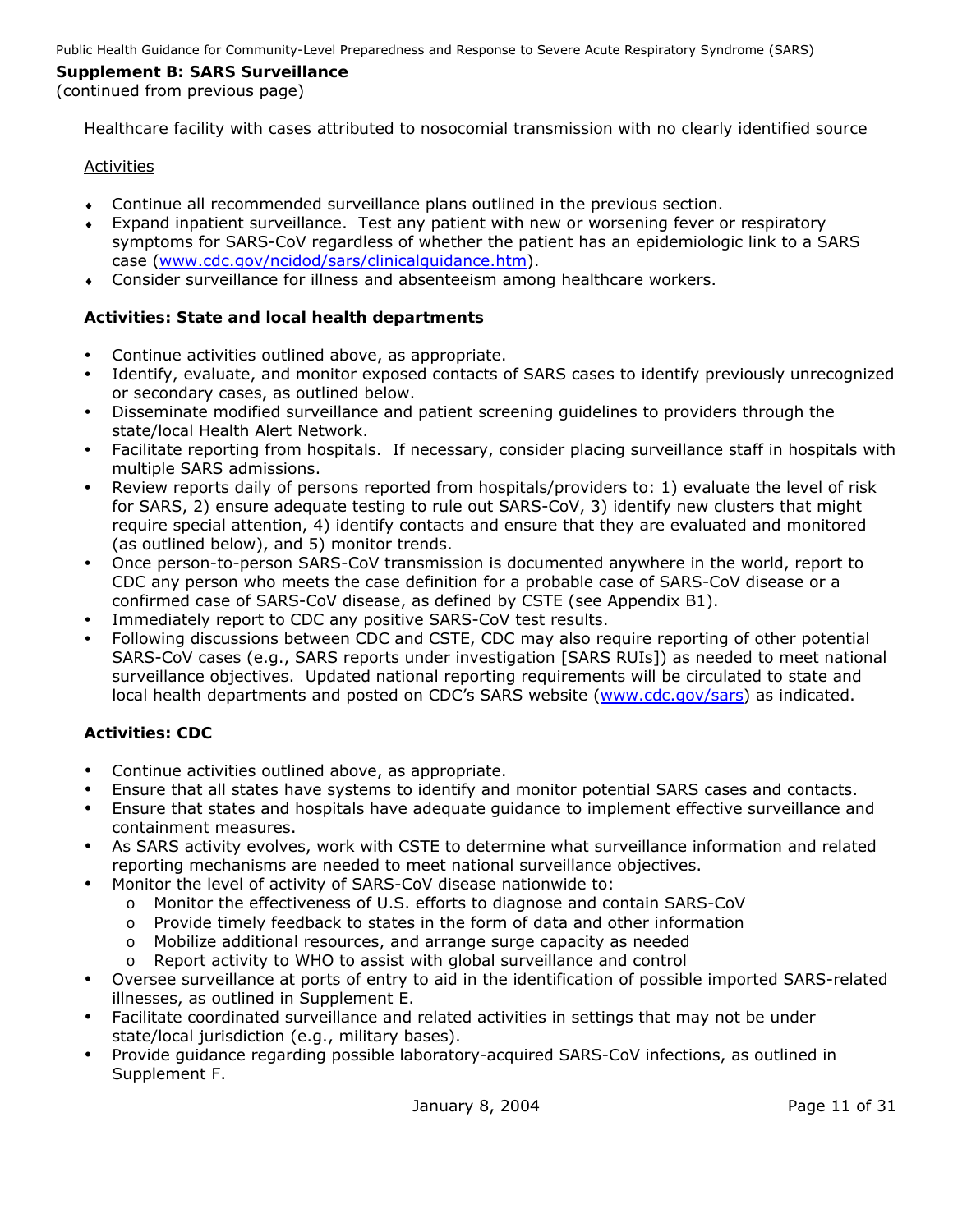# **V. Reporting of Cases of SARS-CoV Disease**

### *A. Reporting in the Absence of Person-to-Person Transmission of SARS-CoV in the World*

**Objective:** Ensure adequate reporting of cases of severe respiratory illness (pneumonia requiring hospitalization) among persons who have risk factors for potential exposure to SARS-CoV.

#### **Activities: Healthcare providers**

- Report to the state or local health department:
	- o All persons requiring hospitalization for radiographically confirmed pneumonia who report at least one of the three risk factors for exposure to SARS-CoV outlined above
	- o Any clusters (two or more persons) of unexplained pneumonia, especially among healthcare workers
	- o Any positive SARS-CoV test result

Note: In the absence of SARS-CoV transmission worldwide, any **SARS-CoV-positive test result** should be communicated immediately by telephone to the state or local health department for confirmation and implementation of urgent and appropriate isolation precautions, contact tracing, and follow-up. See [www.cdc.gov/ncidod/sars/absenceofsars.htm](http://www.cdc.gov/ncidod/sars/absenceofsars.htm) for details.

### **Activities: State and local health departments**

- Report any SARS-CoV-positive test result to CDC.
- Inform CDC of cases or clusters of pneumonia that are of particular concern by calling 770-488-7100.

# *B. Reporting in the Presence of Person-to-Person Transmission of SARS-CoV in the World*

**Objective:** Ensure adequate reporting of all new potential and confirmed U.S. cases of SARS-CoV disease.

#### **Activities: Healthcare providers**

- Continue to report to the state or local health department:
	- o Persons requiring hospitalization for radiographically confirmed pneumonia who report at least one of the three risk factors for exposure to SARS-CoV outlined above and for whom an alternate diagnosis is not made
	- o Any clusters of unexplained pneumonia
	- o Any positive SARS-CoV test result
- Also report to state or local health departments:
	- o Any patient with fever or lower respiratory illness who has a SARS risk factor (travel within 10 days of illness onset to a foreign or domestic location with ongoing transmission of SARS-CoV infection [\[www.cdc.gov/ncidod/sars/travel.htm\]](http://www.cdc.gov/ncidod/sars/travel.htm) or close contact within 10 days of illness onset with a person with known or suspected SARS-CoV disease).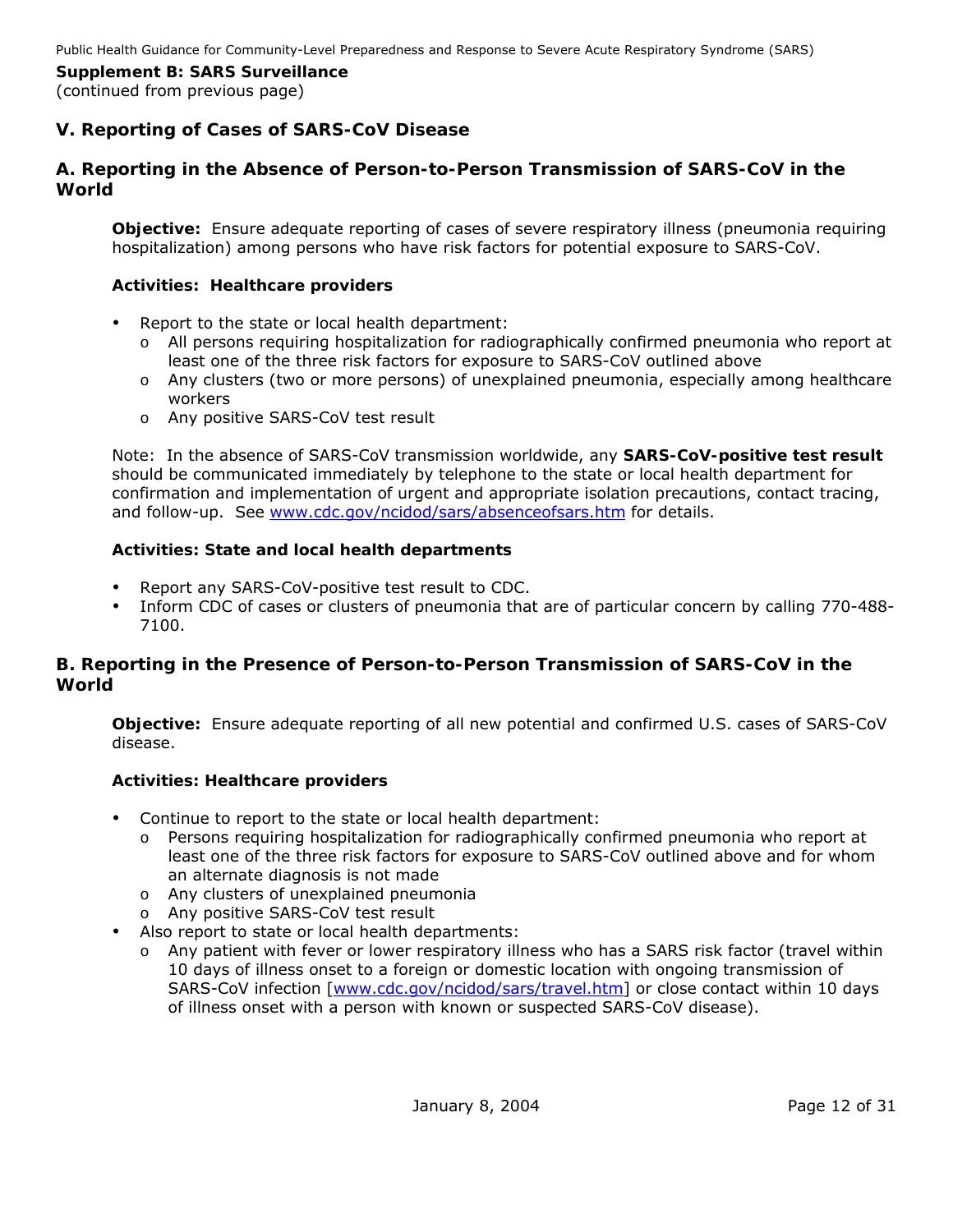(continued from previous page)

### **Activities: State and local health departments**

- Report to CDC any person who meets the case definition for a probable case of SARS-CoV disease or a confirmed case of SARS-CoV disease, as defined by CSTE (see Appendix B1).
- Immediately report to CDC any positive SARS-CoV test result.
- Following discussions between CDC and CSTE, CDC may also require reporting of other potential SARS-CoV cases (e.g., SARS RUIs) as needed to meet national surveillance objectives. Updated national reporting requirements will be circulated to state and local health departments and posted on the CDC's SARS website (www.cdc.gov/sars) as indicated.

### **Activities: CDC**

• CDC will report confirmed or potential cases of SARS-CoV disease to WHO, as required per international reporting guidelines.

# **VI. Plan for Surveillance of Contacts of SARS Cases**

Surveillance of contacts of SARS cases is essential to control efforts. Rapid identification, evaluation, and monitoring of exposed asymptomatic contacts and prompt isolation of those who are found to be clinically ill can prevent further transmission of disease.

Infectiousness in patients with SARS-CoV disease appears to begin with the onset of clinical illness. Although the exact duration of infectiousness is not known, it is recommended that patients with SARS-CoV disease avoid contact with other persons for up to 10 days after resolution of fever and improving or absent respiratory symptoms. *Contact tracing* is the systematic identification of persons who may have been exposed to patients with suspected or confirmed SARS-CoV disease during the infectious period. In some instances, public health officials should also consider identifying persons who had contact with a SARS patient *before* the patient's onset of illness – if there is a chance that the contacts might have been exposed to the same source of infection as the case. Such situations would include those in which the SARS patient's source of infection is unclear or not previously recognized (e.g., an index case among a group of tourists).

**Objective 1**:Prepare to conduct surveillance of contacts by ensuring the availability of personnel and other resources**.** 

# **Activities: State and local health departments**

- Designate one person to coordinate activities related to contact tracing, interviewing, evaluation, and monitoring.
- Identify additional personnel to manage contact tracing and monitoring in different regions of the state. Personnel can be provided from state or other resources as needed. Ideally, select staff with field experience involving contact tracing (e.g., from STD, TB, or HIV control programs).
- As needed, modify and adopt sample forms provided by CDC (Appendix B3).

Additional recommendations related to preparedness planning for surveillance and management of SARS contacts, including community containment measures such as non-hospital isolation and quarantine, are provided in Supplement D.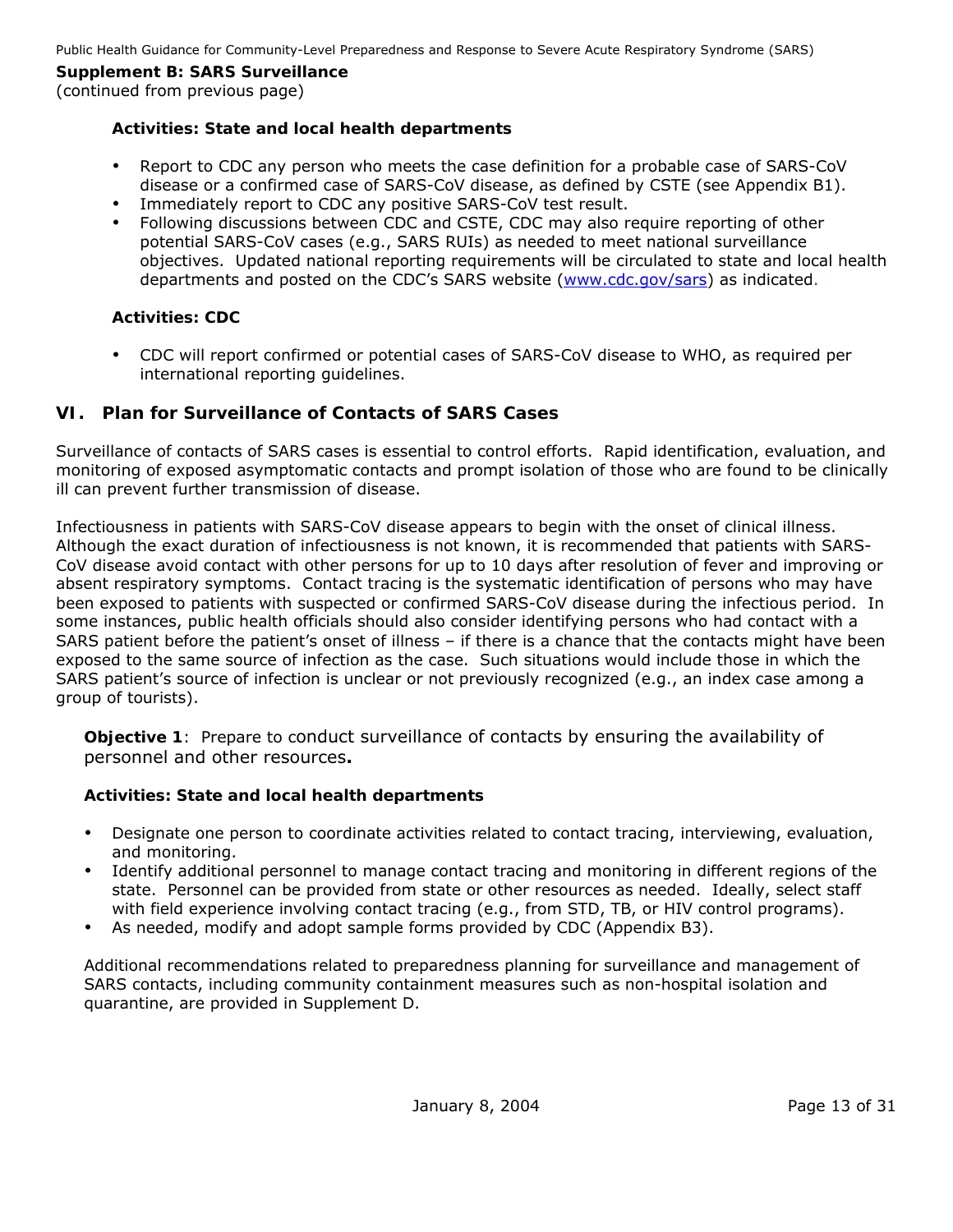(continued from previous page)

**Objective 2***:* Identify all contacts of all SARS cases.

### **Activities: State and local health departments**

- Identify contacts of known or possible cases of SARS-CoV disease. Obtain information from the case-patient, next of kin, workplace representative, or others with appropriate knowledge of the case-patient's recent whereabouts and activities.
- Trace each contact whose name, address, and/or telephone number is provided.
- When contact information is unknown or incomplete, use a variety of resources (e.g., work and school contact numbers, telephone directories, voting lists, neighborhood interviews, site visits, visits to "hangouts") to trace contacts. If contacts cannot be found through these mechanisms, other methods for notifying potential contacts (e.g., media announcements) may have to be considered.
- Locate and interview each contact to: 1) confirm exposure to the SARS case, 2) document the presence or absence of fever or lower respiratory symptoms,<sup>[3](#page-13-0)</sup> and 3) identify additional contacts.
- For persons who are free of symptoms at the time of interview, initiate plans for ongoing symptom monitoring or other restrictions implemented by public health officials (see Supplement D) for 10 days after the last contact with the SARS case.

**Objective 3:** Prioritize contacts on the basis of estimated risk of exposure if necessary.

Contact tracing should include detailed interviews so that contacts can be prioritized on the basis of their estimated risk of SARS-CoV exposure. This process allows identification of the contacts at greatest risk and more efficient use of the resources needed for follow-up and monitoring. In some instances, however, resource limitations (e.g., limited number of skilled interviewers) or large numbers of potential contacts may preclude focused contact tracing and require follow-up and monitoring of a large number of contacts with less definite risks.

# **Activities: State and local health departments**

-

- Consider establishing priorities among contacts based on the following factors:
	- o Probability of SARS-CoV disease in the index case (e.g., contacts of confirmed and probable SARS-CoV cases would be highest priority)
	- o Duration and spatial proximity (e.g., < 3 feet) of the contact's exposure to the case
	- o History of exposure(s) known or suspected to be at higher risk for transmission (e.g., SARS patient care; participation in an aerosol-generating procedure; intimate contact)
	- o Documented secondary cases resulting from exposure to the index patient
- After a review of contact priority lists and available resources, state authorities may decide to adopt different levels of contact follow-up and monitoring activities for different categories of contacts. For detailed recommendations for management of contacts, see Supplement D.

<span id="page-13-0"></span> $3$  For persons with a high risk of exposure to SARS-CoV (e.g., persons previously identified through contact tracing or self-identified as close contacts of a laboratory-confirmed case of SARS-CoV disease; persons who are epidemiologically linked to a laboratory-confirmed case of SARS-CoV disease), clinical criteria should be expanded to include, in addition to either fever or lower respiratory symptoms, the presence of any of the early symptoms of

January 8, 2004 **Page 14 of 31** SARS-CoV disease (i.e., chills, rigors, myalgia, headache, diarrhea, sore throat, rhinorrhea) as a potential trigger to initiate a clinical evaluation for SARS-CoV disease.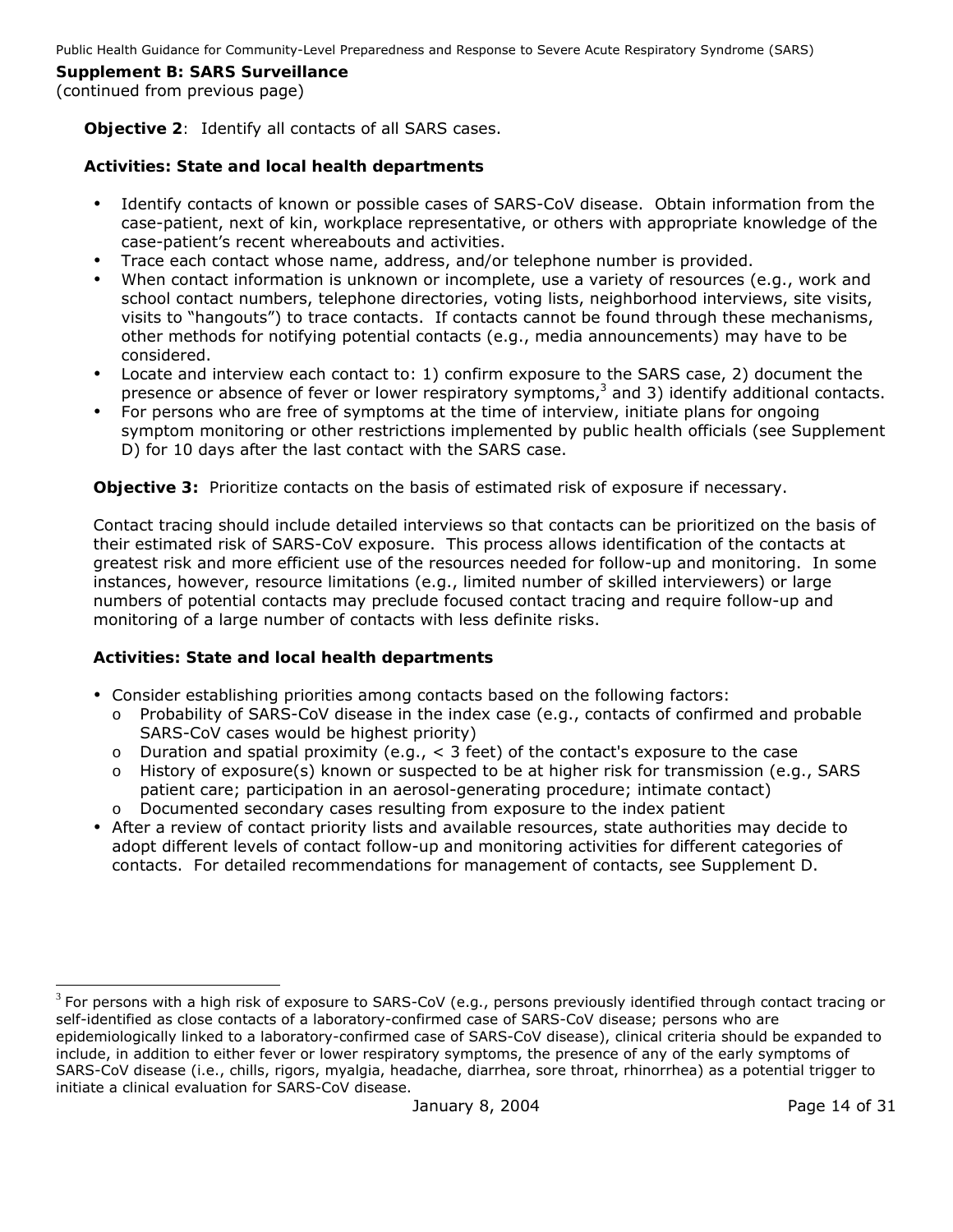# **VII. Information Management**

Rapid and timely reporting of cases of SARS-CoV disease and dissemination of surveillance information are key to the management of a SARS outbreak. As part of the SARS Incident and Command Management System (see Supplement A), CDC has developed a web-based reporting system for SARS RUI and SARS-CoV disease cases. This system allows states to report data on SARS RUIs and cases via one of two secure mechanisms based on the capacities at the state health departments: 1) direct entry into a webbased interface, available to all states with minimal technological requirements, or 2) upload of data from electronic databases maintained at the state into the web-based interface. Data that are reported to CDC will be exported to state health departments daily as an analyzable data set in a pre-defined format. Results of laboratory testing at CDC will be integrated into the data transmitted to the states. For more information on the web-based reporting system, contact the CDC Secure Data Network staff via telephone (800-532-9929) or email [\(cdcsdn@cdc.gov](mailto:cdcsdn@cdc.gov)).

SARS-CoV disease has recently been designated a nationally notifiable disease to be reported to the Nationally Notifiable Diseases Surveillance System (NNDSS). CDC is encouraging states to use either direct entry into or data upload to the SARS web information system for SARS RUI and SARS-CoV disease cases. When clinical, epidemiologic, and laboratory data reported from states to the CDC SARS webbased reporting system meet the criteria for a reportable SARS-CoV disease case, a record will automatically be added to NNDSS and states will be notified of the transfer of data to NNDSS.

Contact tracing and monitoring will require substantial data management resources. The information technology needs for timely surveillance and management of contacts of SARS cases are currently under discussion among CDC and partners in state and local health departments, and development of a contact tracing database is ongoing.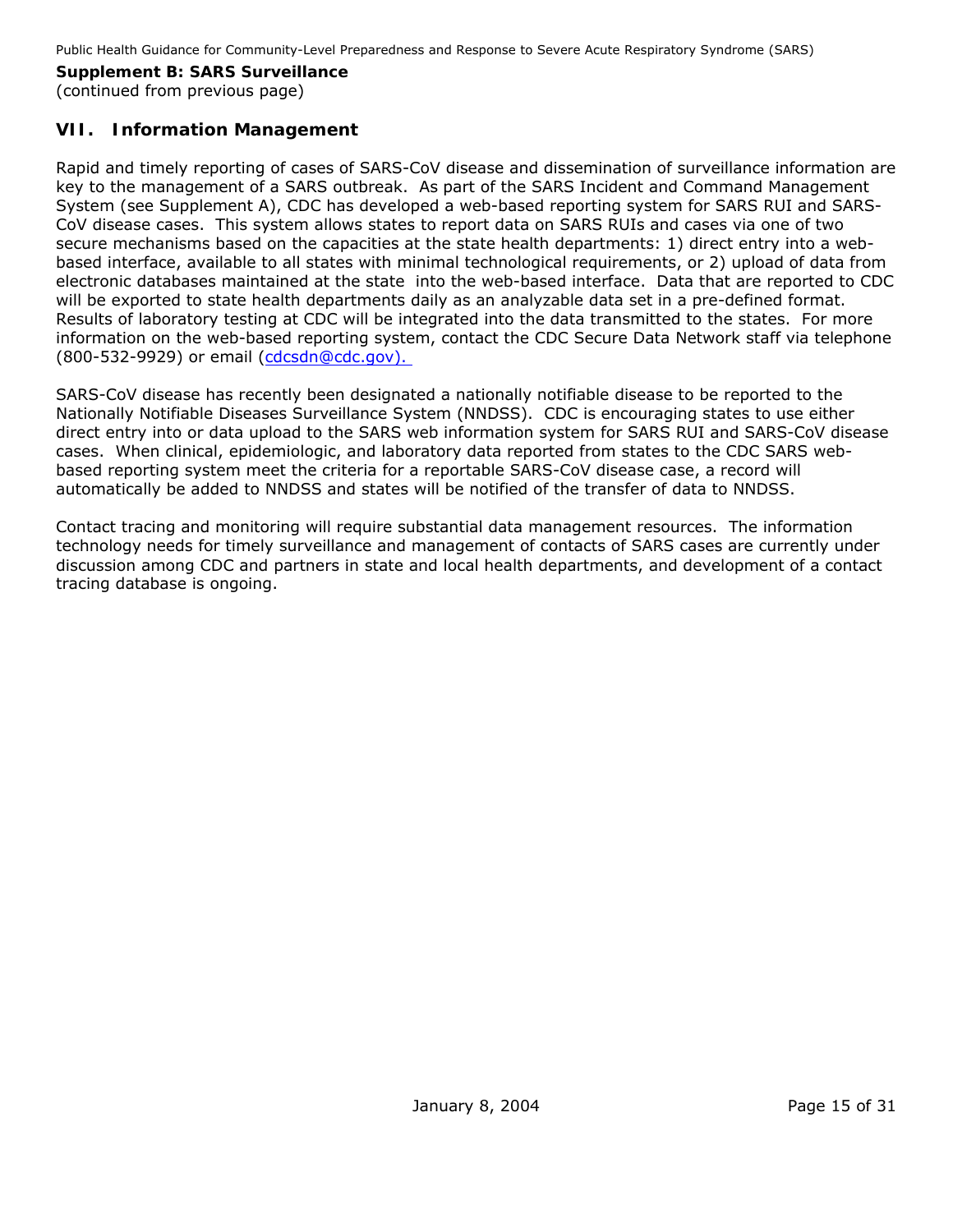(continued from previous page)

# **Appendix B1 Revised CSTE SARS Surveillance Case Definition**

*December 2003* 

# *Clinical Criteria*

#### *Early illness*

• Presence of two or more of the following features: fever (might be subjective), chills, rigors, myalgia, headache, diarrhea, sore throat, rhinorrhea

#### *Mild-to-moderate respiratory illness*

- Temperature of  $>100.4^{\circ}$  F ( $>38^{\circ}$  C)<sup>1</sup> and
- One or more clinical findings of lower respiratory illness (e.g., cough, shortness of breath, difficulty breathing)

#### *Severe respiratory illness*

- y Meets clinical criteria of mild-to-moderate respiratory illness, *and*
- One or more of the following findings:
	- o Radiographic evidence of pneumonia, *or*
	- o Acute respiratory distress syndrome, *or*
	- o Autopsy findings consistent with pneumonia or acute respiratory distress syndrome without an identifiable cause

# *Epidemiologic Criteria*

#### *Possible exposure to SARS-associated coronavirus (SARS-CoV)*

One or more of the following exposures in the 10 days before onset of symptoms:

- Travel to a foreign or domestic location with documented or suspected recent transmission of SARS-CoV<sup>2</sup> or
- Close contact<sup>3</sup> with a person with mild-to-moderate or severe respiratory illness and with history of travel in the 10 days before onset of symptoms to a foreign or domestic location with documented or suspected recent transmission of SARS-CoV<sup>2</sup>

#### *Likely exposure to SARS-CoV*

One or more of the following exposures in the 10 days before onset of symptoms:

- Close contact<sup>3</sup> with a confirmed case of SARS-CoV disease or
- Close contact<sup>3</sup> with a person with mild-moderate or severe respiratory illness for whom a chain of transmission can be linked to a confirmed case of SARS-CoV disease in the 10 days before onset of symptoms

# *Laboratory Criteria*

Tests to detect SARS-CoV are being refined, and their performance characteristics assessed; therefore, criteria for laboratory diagnosis of SARS-CoV are changing<sup>4</sup>. The following are the general criteria for laboratory confirmation of SARS-CoV:

- Detection of serum antibody to SARS-CoV by a test validated by CDC (e.g., enzyme immunoassay [EIA]), *or*
- y Isolation in cell culture of SARS-CoV from a clinical specimen, *or*
- Detection of SARS-CoV RNA by a reverse-transcription-polymerase chain reaction (RT-PCR) test validated by CDC and with subsequent confirmation in a reference laboratory (e.g., CDC)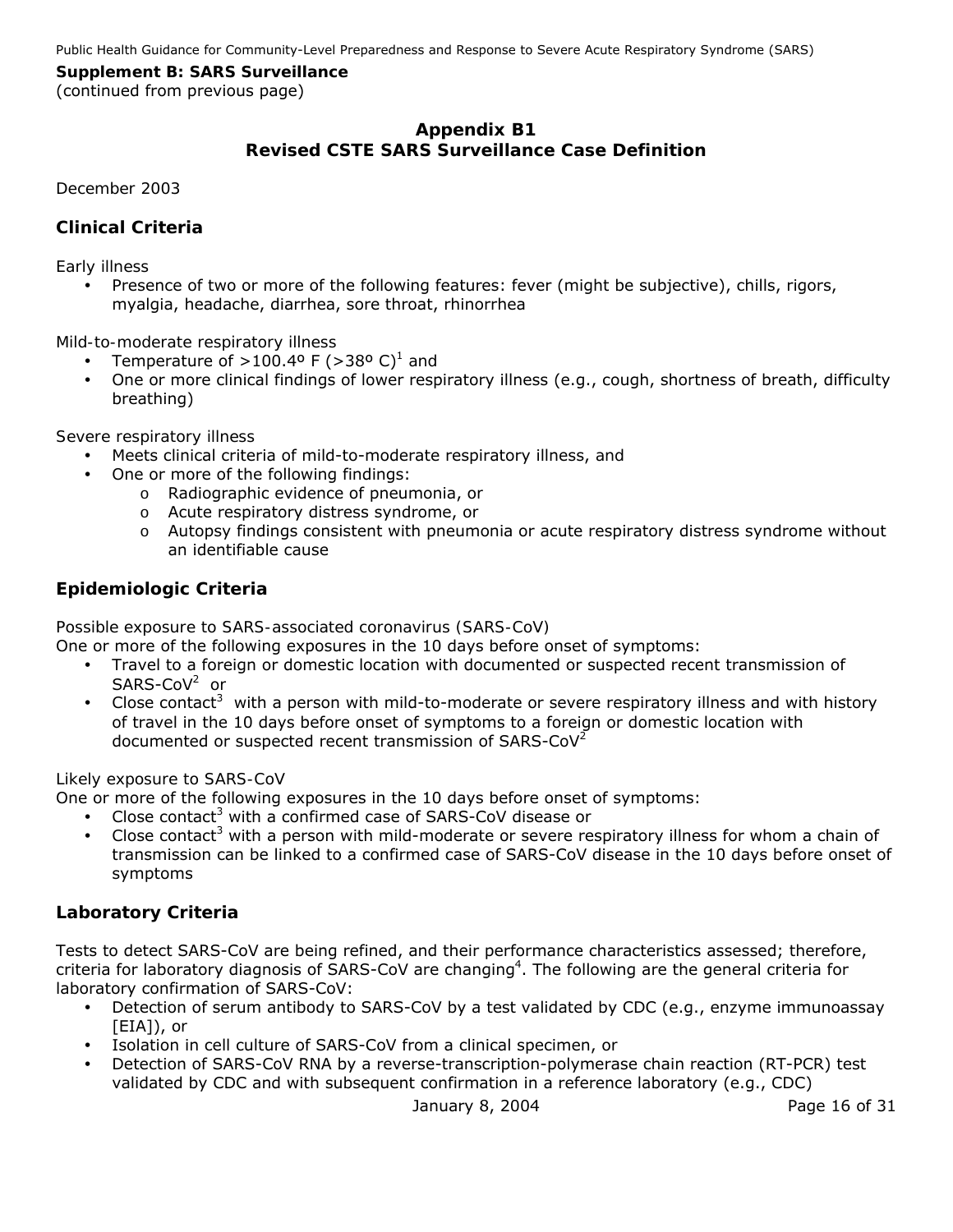(continued from previous page)

Information regarding the current criteria for laboratory diagnosis of SARS-CoV is available at [www.cdc.gov/ncidod/sars/labdiagnosis.htm](http://www.cdc.gov/ncidod/sars/labdiagnosis.htm).

# *Exclusion Criteria*

A person may be excluded as a SARS report under investigation (SARS RUI), including as a CDC-defined probable SARS-CoV case, if any of the following applies:

- An alternative diagnosis can explain the illness fully<sup>5</sup>
- Antibody to SARS-CoV is undetectable in a serum specimen obtained >28 days after onset of illness<sup>6</sup>
- The case was reported on the basis of contact with a person who was excluded subsequently as a case of SARS-CoV disease; then the reported case also is excluded, provided other epidemiologic or laboratory criteria are not present

# *Case Classification*

# **SARS RUI**

*Reports in persons from areas where SARS is not known to be active:* 

SARS RUI-1: Patients with severe illness compatible with SARS in groups likely to be first affected by SARS-CoV<sup>7</sup> if SARS-CoV is introduced from a person without clear epidemiologic links to known cases of SARS-CoV disease or places with known ongoing transmission of SARS-CoV

*Reports in persons from areas where SARS activity is occurring:* 

- SARS RUI-2: Patients who meet the current clinical criteria for mild-to-moderate illness and the epidemiologic criteria for possible exposure (spring 2003 CDC definition for suspect cases ${}^{8}$ )
- SARS RUI-3: Patients who meet the current clinical criteria for severe illness and the epidemiologic criteria for possible exposure (spring 2003 CDC definition for probable cases ${}^{8}$ )
- SARS RUI-4: Patients who meet the clinical criteria for early or mild-moderate illness and the epidemiologic criteria for likely exposure to SARS-CoV

# **SARS-CoV disease classification**

- Probable case of SARS-CoV disease: in a person who meets the clinical criteria for severe respiratory illness and the epidemiologic criteria for likely exposure to SARS-CoV
- Confirmed case of SARS-CoV disease: in a person who has a clinically compatible illness (i.e., early, mild-to-moderate, or severe) that is laboratory confirmed

 $\frac{1}{2}$ <sup>1</sup>A measured documented temperature of >100.4º F (>38º C) is expected. However, clinical judgment may allow a small proportion of patients without a documented fever to meet this criterion. Factors that might be considered include patient's self-report of fever, use of antipyretics, presence of immunocompromising conditions or therapies, lack of access to health care, or inability to obtain a measured temperature. Initial case classification based on reported information might change, and reclassification might be required.

<sup>&</sup>lt;sup>2</sup>Types of locations specified will vary (e.g., country, airport, city, building, floor of building). The last date a location may be a criterion for exposure for illness onset is 10 days (one incubation period) after removal of that location from CDC travel alert status. The patient's travel should have occurred on or before the last date the travel alert was in place. Transit through a foreign airport meets the epidemiologic criteria for possible exposure in a location for which a CDC travel advisory is in effect. Information regarding CDC travel alerts and advisories and assistance in determining appropriate dates are available at [www.cdc.gov/ncidod/sars/travel.htm.](http://www.cdc.gov/ncidod/sars/travel.htm)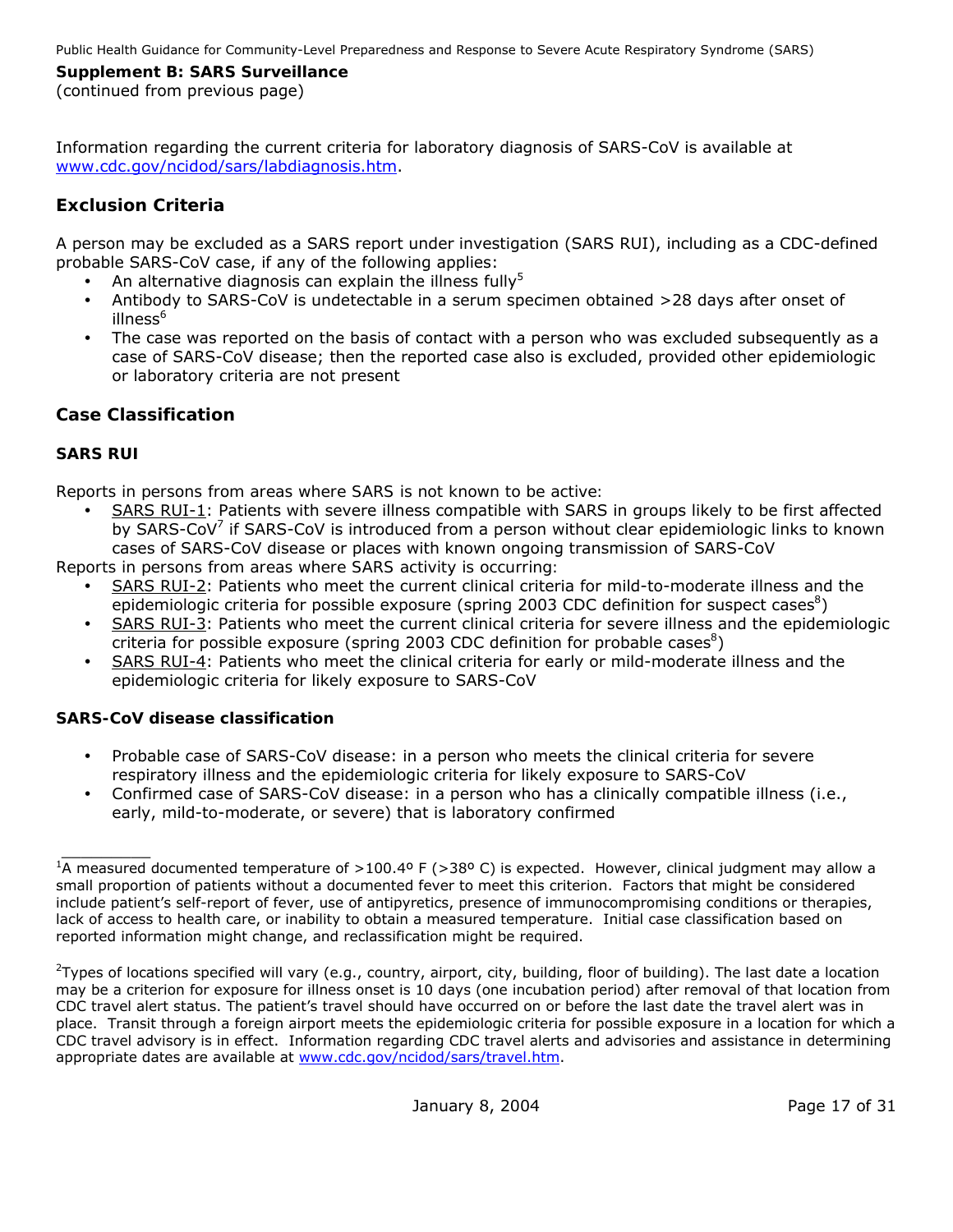#### **Supplement B: SARS Surveillance**  (continued from previous page)

 $3$ Close contact is defined as having cared for or lived with a person with SARS or having a high likelihood of direct contact with respiratory secretions and/or body fluids of a person with SARS (during encounters with the patient or through contact with materials contaminated by the patient) either during the period the person was clinically ill or within 10 days of resolution of symptoms. Examples of close contact include kissing or embracing, sharing eating or drinking utensils, close conversation (<3 feet), physical examination, and any other direct physical contact between persons. Close contact does not include activities such as walking by a person or sitting across a waiting room or office for a brief time.

<sup>4</sup>The identification of the etiologic agent of SARS (SARS-CoV) led to the rapid development of EIAs and immunofluorescence assays (IFAs) for serologic diagnosis and RT-PCR assays for detection of SARS-CoV RNA in clinical samples. These assays can be very sensitive and specific for detecting antibody and RNA, respectively, in the later stages of SARS-CoV disease. However, both are less sensitive for detecting infection early in illness. The majority of patients in the early stages of SARS-CoV disease have a low titer of virus in respiratory and other secretions and require time to mount an antibody response. SARS-CoV antibody tests might be positive as early as 8–10 days after onset of illness and often by 14 days after onset of illness, but sometimes not until 28 days after onset of illness. Information regarding the current criteria for laboratory diagnosis of SARS-CoV is available at [www.cdc.gov/ncidod/sars/labdiagnosis.htm](http://www.cdc.gov/ncidod/sars/labdiagnosis.htm).

<sup>5</sup>Factors that may be considered in assigning alternate diagnoses include the strength of the epidemiologic exposure criteria for SARS-CoV disease, the specificity of the alternate diagnostic test, and the compatibility of the clinical presentation and course of illness for the alternative diagnosis.

6 Current data indicate that >95% of patients with SARS-CoV disease mount an antibody response to SARS-CoV. However, health officials may choose not to exclude a case based on lack of a serologic response if reasonable concern exists that an antibody response could not be mounted.

 $^7$ Consensus guidance between CDC and CSTE on which groups are most likely to be first affected by SARS-CoV if it reemerges is in development. In principle, SARS-CoV disease should be considered at a minimum in the differential diagnosis for persons requiring hospitalization for radiographically confirmed pneumonia or acute respiratory distress syndrome without identifiable etiology and who have one of the following risk factors in the 10 days before the onset of illness:

- Travel to mainland China, Hong Kong, or Taiwan, or close contact with an ill person with a history of recent travel to one of these areas, *or*
- Employment in an occupation associated with a risk for SARS-CoV exposure (e.g., healthcare worker with direct patient contact or worker in a laboratory that contains live SARS-CoV), *or*
- Part of a cluster of cases of atypical pneumonia without an alternative diagnosis

Guidelines for the identification, evaluation, and management of these persons are available at [www.cdc.gov/ncidod/sars/absenceofsars.htm.](http://www.cdc.gov/ncidod/sars/absenceofsars.htm)

 ${}^{8}$ During the 2003 SARS epidemic, CDC case definitions were the following:

#### *Suspect case*

- Meets the clinical criteria for mild-to-moderate respiratory illness and the epidemiologic criteria for possible exposure to SARS-CoV but does not meet any of the laboratory criteria and exclusion criteria *or*
- Unexplained acute respiratory illness resulting in death in a person on whom an autopsy was not performed and who meets the epidemiologic criteria for possible exposure to SARS-CoV but does not meet any of the laboratory criteria and exclusion criteria

#### *Probable case*

Meets the clinical criteria for severe respiratory illness and the epidemiologic criteria for possible exposure to SARS-CoV but does not meet any of the laboratory criteria and exclusion criteria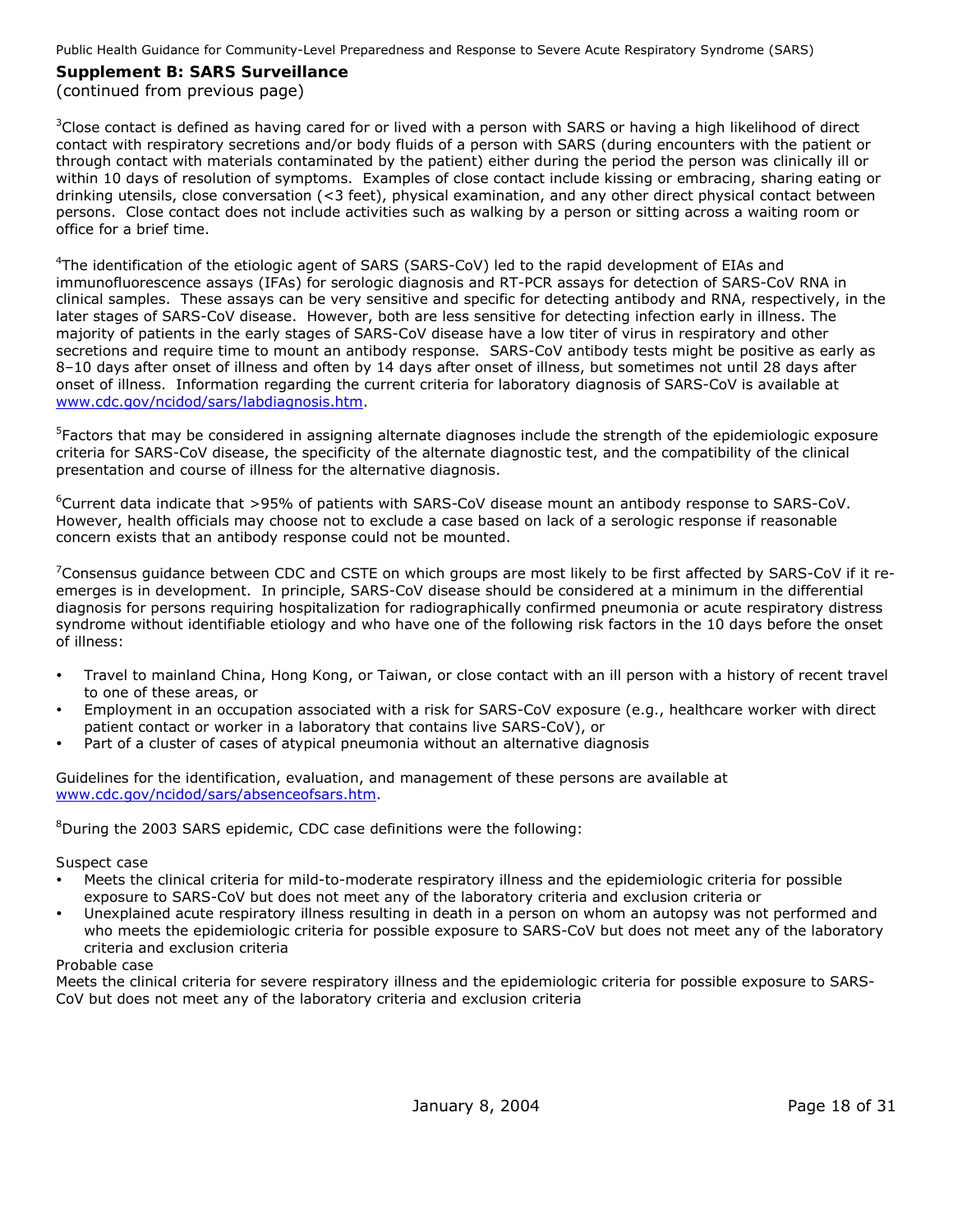# **Supplement B: SARS Surveillance**

(continued from previous page)

# **Appendix B2**

# SARS Domestic Case Reporting Form

OMB No. 0920- 0008

# Person Details

| 1.1DS                                                           |                                                                                                     |  |  |  |  |
|-----------------------------------------------------------------|-----------------------------------------------------------------------------------------------------|--|--|--|--|
| $CDC$ ID #: $CDC$ ID WILL BE                                    | Date reported to CDC: $\_\_/\_\_$ / $\_\_$ / $\_\_$ $\_\_$                                          |  |  |  |  |
| AUTOMATICALLY GENERATED                                         | mmdd yyyy                                                                                           |  |  |  |  |
|                                                                 | Jurisdiction:                                                                                       |  |  |  |  |
|                                                                 | Date reported to state or local health department: $\mu = \mu / \mu = \mu / \mu = \mu$<br>mmdd yyyy |  |  |  |  |
| 2. Submitted By                                                 |                                                                                                     |  |  |  |  |
| Last Name:                                                      | First Name:                                                                                         |  |  |  |  |
| State:                                                          | Affiliation:                                                                                        |  |  |  |  |
| Phone:                                                          | $E$ -mail:                                                                                          |  |  |  |  |
| 3. Patient Information                                          |                                                                                                     |  |  |  |  |
| City of Residence:                                              |                                                                                                     |  |  |  |  |
| County of Residence:                                            |                                                                                                     |  |  |  |  |
| State of Residence:                                             |                                                                                                     |  |  |  |  |
| $\Box$ Years<br>Age at onset:                                   | $\Box$ Male<br>Sex:                                                                                 |  |  |  |  |
| $\Box$ Months                                                   | $\Box$ Female                                                                                       |  |  |  |  |
| Ethnicity: $\Box$ Non Hispanic<br>$\Box$ Hispanic               | (Mark one or more)<br>Race<br>$\Box$ American Indian/Alaska Native<br>$\Box$ Asian                  |  |  |  |  |
| Nationality/Citizenship:                                        | $\Box$ Black                                                                                        |  |  |  |  |
| $\Box$ US Residency<br>Residency:<br>$\Box$ Non-US<br>Residency | $\Box$ Native Hawaiian/Other Pacific Islander<br>$\Box$ White<br>$\Box$ Unknown                     |  |  |  |  |
| 4. Optional Patient Information                                 |                                                                                                     |  |  |  |  |
| Last Name:                                                      |                                                                                                     |  |  |  |  |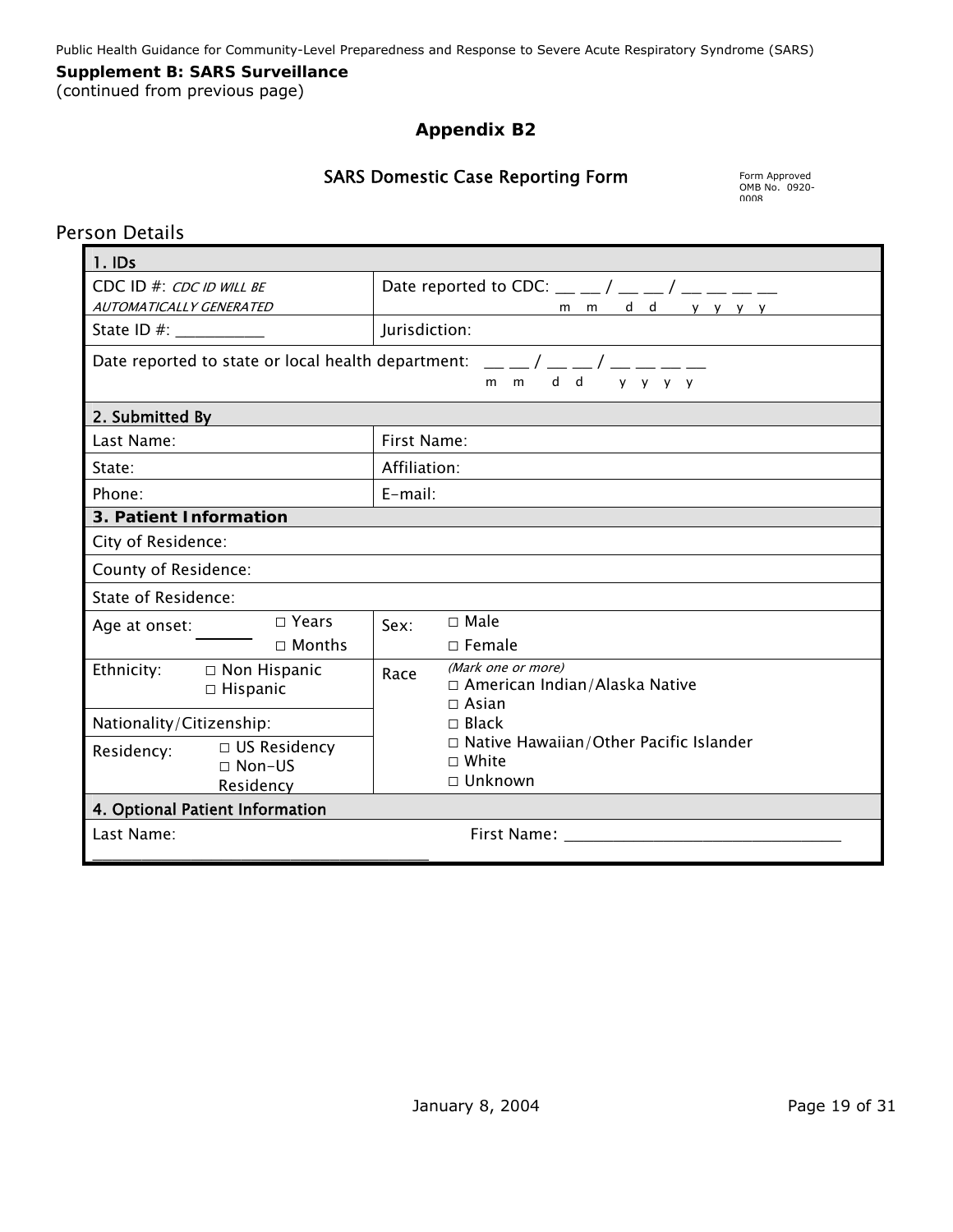#### **Supplement B: SARS Surveillance**

(continued from previous page)

# Clinical Information

| 5. Signs and Symptoms                                                                                                                                                                                                                                                                                                                                                                                                     |               |                            |        |
|---------------------------------------------------------------------------------------------------------------------------------------------------------------------------------------------------------------------------------------------------------------------------------------------------------------------------------------------------------------------------------------------------------------------------|---------------|----------------------------|--------|
| Date of symptom onset:                                                                                                                                                                                                                                                                                                                                                                                                    |               |                            |        |
| $d$ d<br>$y$ $y$ $y$ $y$<br>m<br>m                                                                                                                                                                                                                                                                                                                                                                                        |               |                            |        |
| Did the person have a fever (subjective or                                                                                                                                                                                                                                                                                                                                                                                | $\square$ Yes |                            |        |
|                                                                                                                                                                                                                                                                                                                                                                                                                           | $\Box$ No     |                            |        |
| objective)?                                                                                                                                                                                                                                                                                                                                                                                                               | □ Unknown     |                            |        |
| If yes:                                                                                                                                                                                                                                                                                                                                                                                                                   |               |                            |        |
| m m d d v v v v                                                                                                                                                                                                                                                                                                                                                                                                           |               |                            |        |
| Was temperature > $38^{\circ}$ C (100.4 $^{\circ}$ F)?                                                                                                                                                                                                                                                                                                                                                                    | $\Box$ Yes    |                            |        |
|                                                                                                                                                                                                                                                                                                                                                                                                                           | $\Box$ No     |                            |        |
|                                                                                                                                                                                                                                                                                                                                                                                                                           | □ Unknown     |                            |        |
| Did the patient have any lower respiratory symptoms (e.g. cough,                                                                                                                                                                                                                                                                                                                                                          |               | $\square$ Yes<br>$\Box$ No |        |
| shortness of breath, difficulty breathing)?                                                                                                                                                                                                                                                                                                                                                                               |               | □ Unknown                  |        |
| Was a chest X-ray or CAT scan performed?                                                                                                                                                                                                                                                                                                                                                                                  |               | $\square$ Yes              |        |
|                                                                                                                                                                                                                                                                                                                                                                                                                           |               | $\Box$ No                  |        |
|                                                                                                                                                                                                                                                                                                                                                                                                                           |               | $\Box$ Unknown             |        |
| If yes:                                                                                                                                                                                                                                                                                                                                                                                                                   |               |                            |        |
| Did the patient have radiographic evidence of pneumonia or                                                                                                                                                                                                                                                                                                                                                                |               | $\square$ Yes<br>$\Box$ No |        |
| respiratory distress syndrome (RDS)?                                                                                                                                                                                                                                                                                                                                                                                      |               | □ Unknown                  |        |
|                                                                                                                                                                                                                                                                                                                                                                                                                           |               |                            |        |
| 6. Clinical Status                                                                                                                                                                                                                                                                                                                                                                                                        |               |                            |        |
| Date of the first health care evaluation for this illness: $\frac{1}{2}$                                                                                                                                                                                                                                                                                                                                                  |               |                            |        |
|                                                                                                                                                                                                                                                                                                                                                                                                                           |               | mmdd yyyy                  |        |
| Was patient hospitalized for $> 24$ hours during course?                                                                                                                                                                                                                                                                                                                                                                  | $\square$ Yes |                            |        |
|                                                                                                                                                                                                                                                                                                                                                                                                                           | $\Box$ No     |                            |        |
|                                                                                                                                                                                                                                                                                                                                                                                                                           | □ Unknown     |                            |        |
| If yes:                                                                                                                                                                                                                                                                                                                                                                                                                   |               |                            |        |
|                                                                                                                                                                                                                                                                                                                                                                                                                           | City:         |                            | State: |
| Date of Hospitalization: $\frac{1}{2}$ $\frac{1}{2}$ $\frac{1}{2}$ $\frac{1}{2}$ $\frac{1}{2}$<br>d<br>d<br>m m<br>y y y y                                                                                                                                                                                                                                                                                                |               |                            |        |
|                                                                                                                                                                                                                                                                                                                                                                                                                           |               |                            |        |
| Date of Discharge:<br>$\frac{1}{m} - \frac{1}{m} - \frac{1}{d} - \frac{1}{d} - \frac{1}{d} - \frac{1}{d} - \frac{1}{d} - \frac{1}{d} - \frac{1}{d} - \frac{1}{d} - \frac{1}{d} - \frac{1}{d} - \frac{1}{d} - \frac{1}{d} - \frac{1}{d} - \frac{1}{d} - \frac{1}{d} - \frac{1}{d} - \frac{1}{d} - \frac{1}{d} - \frac{1}{d} - \frac{1}{d} - \frac{1}{d} - \frac{1}{d} - \frac{1}{d} - \frac{1}{d} - \frac{1}{d} - \frac{1$ |               |                            |        |
|                                                                                                                                                                                                                                                                                                                                                                                                                           | $\square$ Yes |                            |        |
| Was patient ever admitted to the intensive care unit                                                                                                                                                                                                                                                                                                                                                                      | $\Box$ No     |                            |        |
| (ICU)?                                                                                                                                                                                                                                                                                                                                                                                                                    | □ Unknown     |                            |        |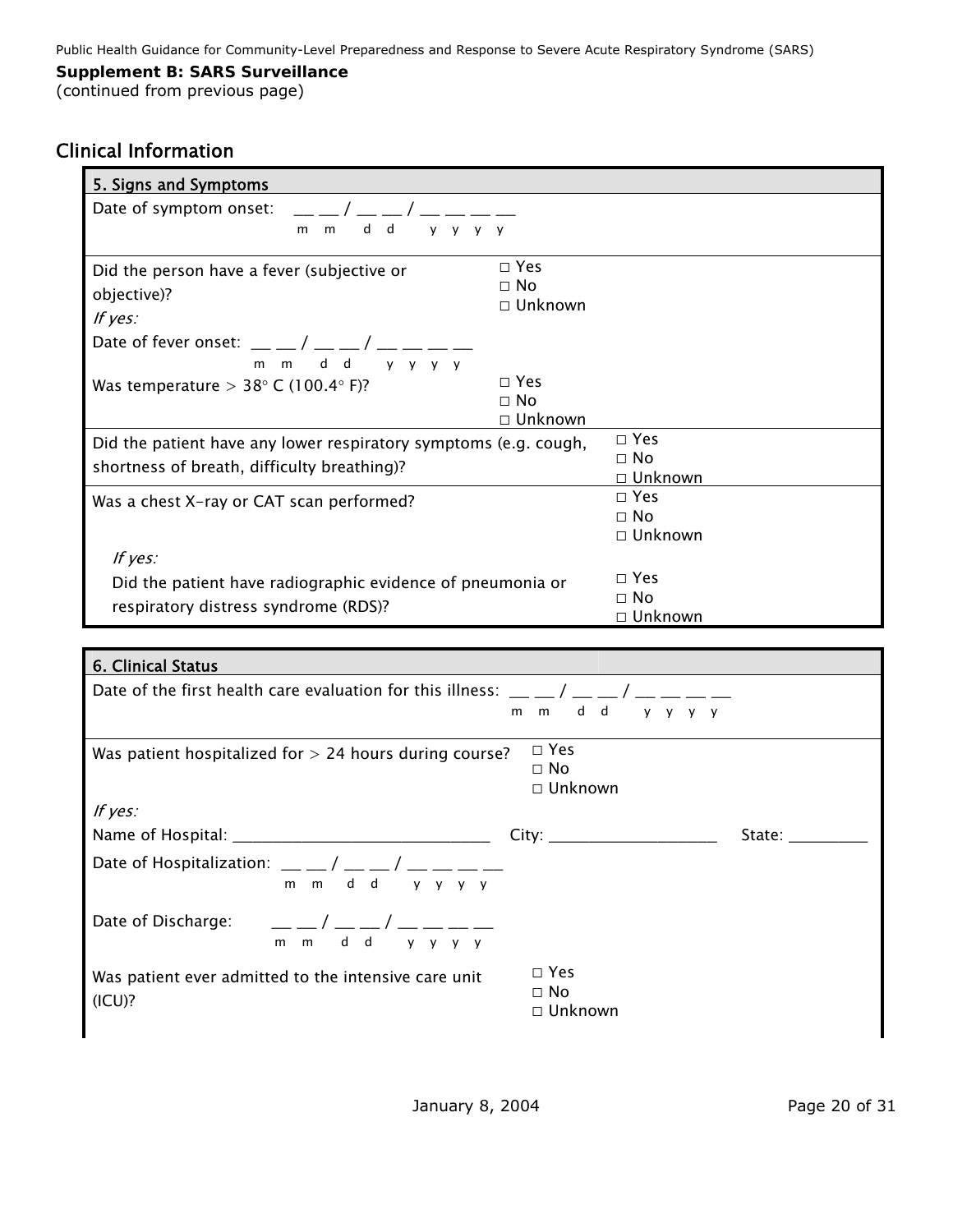(continued from previous page)

| Was patient ever placed on mechanical ventilation?     | $\Box$ Yes<br>$\Box$ No<br>$\Box$ Unknown    |
|--------------------------------------------------------|----------------------------------------------|
| Did patient die as a result of his/her illness?        | $\square$ Yes<br>$\Box$ No<br>$\Box$ Unknown |
| If $yes$ :                                             |                                              |
| Date of Death: $\_\_\_\_$<br>d d<br>$m$ $m$<br>y y y y |                                              |
| Was an autopsy performed?                              | $\Box$ Yes<br>$\Box$ No<br>$\Box$ Unknown    |
| Was pathology consistent with pneumonia or RDS?        | $\square$ Yes<br>$\Box$ No<br>$\Box$ Unknown |

# Epidemiologic Risk Factors

| 7. Occupation<br>Is the individual a healthcare worker?*<br>* A person who has close contact to patients, patient care areas (e.g.,<br>patient room) or patient care items (e.g. linens, patient specimens). | $\Box$ Yes<br>$\Box$ No<br>$\Box$ Unknown                                     |
|--------------------------------------------------------------------------------------------------------------------------------------------------------------------------------------------------------------|-------------------------------------------------------------------------------|
| If $yes:$<br>Specify healthcare worker type:                                                                                                                                                                 | $\Box$ Physician<br>$\Box$ Nurse/PA<br>$\Box$ Lab<br>$\Box$ Other<br>Specify: |
| Does patient have DIRECT patient care responsibilities?                                                                                                                                                      | $\Box$ Yes<br>$\Box$ No<br>$\Box$ Unknown                                     |
| If not a healthcare worker, please list occupation:                                                                                                                                                          |                                                                               |

| 8. Contact and Travel                                                                                                                                                                                                                                     |                                                                                   |
|-----------------------------------------------------------------------------------------------------------------------------------------------------------------------------------------------------------------------------------------------------------|-----------------------------------------------------------------------------------|
| In the 10 days prior to symptom onset, did the patient have the following?<br>A. Close contact in the 10 days prior to symptom onset with a<br>confirmed SARS-CoV case or a probable SARS-CoV case? *<br>* SEE APPENDIX B1 FOR CLASSIFICATION DEFINITIONS | $\Box$ Yes<br>If yes, go to section 9, then return<br>$\Box$ No<br>$\Box$ Unknown |
| B. Close contact with a person considered an RUI-2 or RUI-3? *<br>* SEE APPENDIX B1 FOR CLASSIFICATION DEFINITIONS                                                                                                                                        | $\Box$ Yes<br>If yes, go to section 9, then return<br>$\Box$ No<br>$\Box$ Unknown |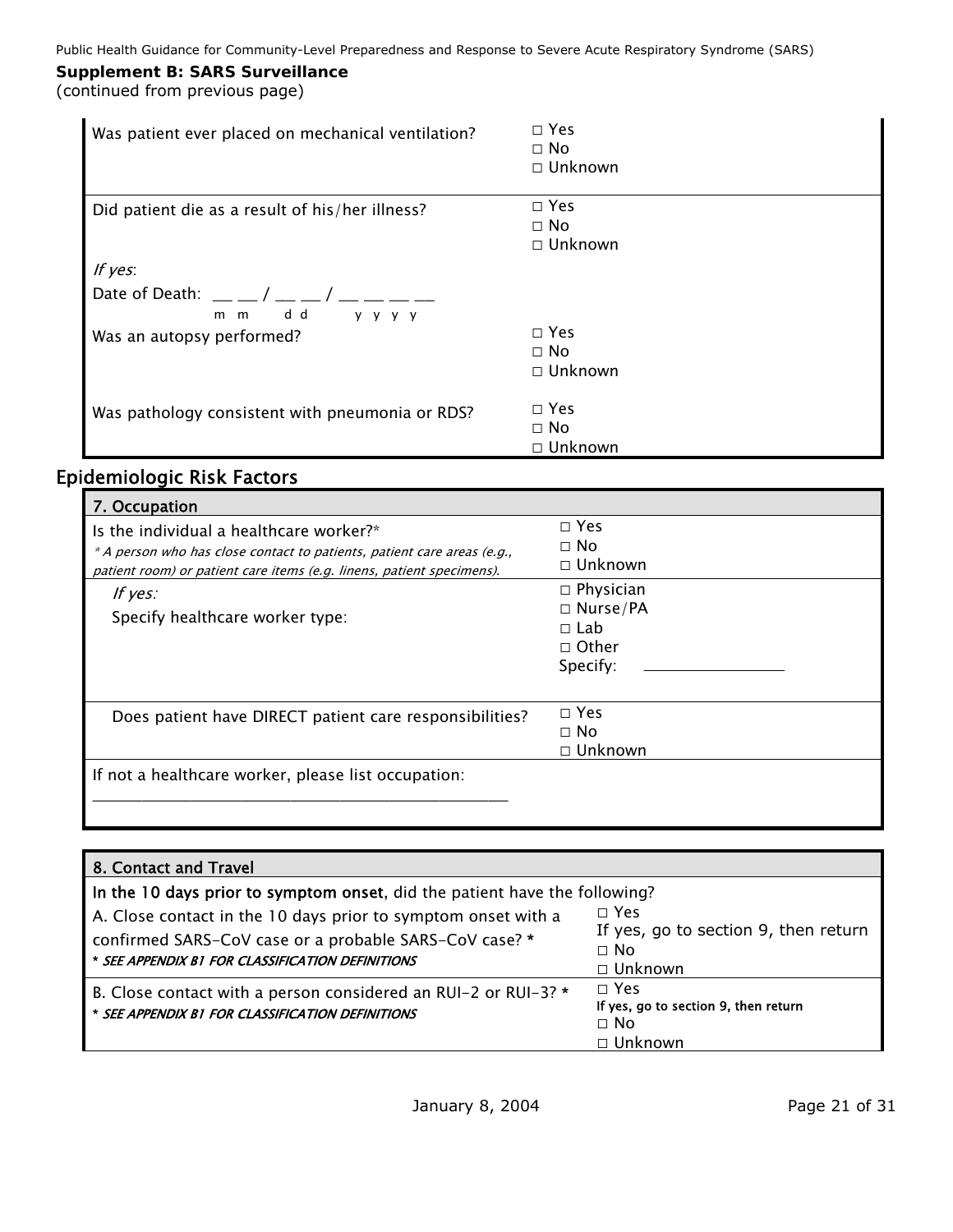| C. Travel to foreign or domestic area with documented or<br>suspected recent local transmission of SARS cases? (See list of<br>areas at end of document) | $\Box$ Yes Enter Destination Below<br>$\Box$ No<br>$\Box$ Unknown                                                                                                                                                                                                                                                                                                                                                   |  |  |
|----------------------------------------------------------------------------------------------------------------------------------------------------------|---------------------------------------------------------------------------------------------------------------------------------------------------------------------------------------------------------------------------------------------------------------------------------------------------------------------------------------------------------------------------------------------------------------------|--|--|
| If yes to C, list travel destination(s) (See list of areas at end of document)                                                                           |                                                                                                                                                                                                                                                                                                                                                                                                                     |  |  |
| Destination:                                                                                                                                             |                                                                                                                                                                                                                                                                                                                                                                                                                     |  |  |
| Date of Arrival:                                                                                                                                         | Date of Departure:                                                                                                                                                                                                                                                                                                                                                                                                  |  |  |
|                                                                                                                                                          | Date of Afrival.<br>$\frac{1}{m} - \frac{1}{m} - \frac{1}{m} - \frac{1}{m} - \frac{1}{m} - \frac{1}{m} - \frac{1}{m} - \frac{1}{m} - \frac{1}{m} - \frac{1}{m} - \frac{1}{m} - \frac{1}{m} - \frac{1}{m} - \frac{1}{m} - \frac{1}{m} - \frac{1}{m} - \frac{1}{m} - \frac{1}{m} - \frac{1}{m} - \frac{1}{m} - \frac{1}{m} - \frac{1}{m} - \frac{1}{m} - \frac{1}{m} - \frac{1}{m} - \frac$                           |  |  |
| Destination:                                                                                                                                             |                                                                                                                                                                                                                                                                                                                                                                                                                     |  |  |
| Date of Arrival:                                                                                                                                         | Date of Departure:<br>$\frac{1}{m-m} \frac{1}{d} \frac{1}{d} \frac{1}{y} \frac{1}{y} \frac{1}{y} \frac{1}{y} \frac{1}{y} \frac{1}{y} \frac{1}{x} \frac{1}{x} \frac{1}{x} \frac{1}{y} \frac{1}{y} \frac{1}{y} \frac{1}{y} \frac{1}{y} \frac{1}{y} \frac{1}{y} \frac{1}{y} \frac{1}{y} \frac{1}{y} \frac{1}{y} \frac{1}{y} \frac{1}{y} \frac{1}{y} \frac{1}{y} \frac{1}{y} \frac{1}{y} \frac{1}{y} \frac{1}{y} \frac$ |  |  |
|                                                                                                                                                          |                                                                                                                                                                                                                                                                                                                                                                                                                     |  |  |
| Destination:                                                                                                                                             |                                                                                                                                                                                                                                                                                                                                                                                                                     |  |  |
| Date of Arrival:<br>$--/--/---$                                                                                                                          | Date of Departure:<br>$---/---/------$                                                                                                                                                                                                                                                                                                                                                                              |  |  |
|                                                                                                                                                          |                                                                                                                                                                                                                                                                                                                                                                                                                     |  |  |
| Destination:                                                                                                                                             |                                                                                                                                                                                                                                                                                                                                                                                                                     |  |  |
| Date of Arrival:<br>——/——/————                                                                                                                           | Date of Departure:<br>$---/---/------$                                                                                                                                                                                                                                                                                                                                                                              |  |  |
| m m d d y y y y                                                                                                                                          | mmdd yyyy                                                                                                                                                                                                                                                                                                                                                                                                           |  |  |
| <b>Contact History</b>                                                                                                                                   |                                                                                                                                                                                                                                                                                                                                                                                                                     |  |  |
| 9. Information on Ill Contacts<br>number is available.                                                                                                   | Add Contact information for ill contacts identified by question 8A or 8B above. These ill contacts should have been identified<br>previously and have been given either a CDC or STATE ID. If an ID has not been given, enter contact name, but update when ID                                                                                                                                                      |  |  |
| <b>Contact Information (1)</b>                                                                                                                           |                                                                                                                                                                                                                                                                                                                                                                                                                     |  |  |
| Contact CDC ID:                                                                                                                                          |                                                                                                                                                                                                                                                                                                                                                                                                                     |  |  |
| OR (only if ID unavailable) Name of Contact (first, middle initial,                                                                                      |                                                                                                                                                                                                                                                                                                                                                                                                                     |  |  |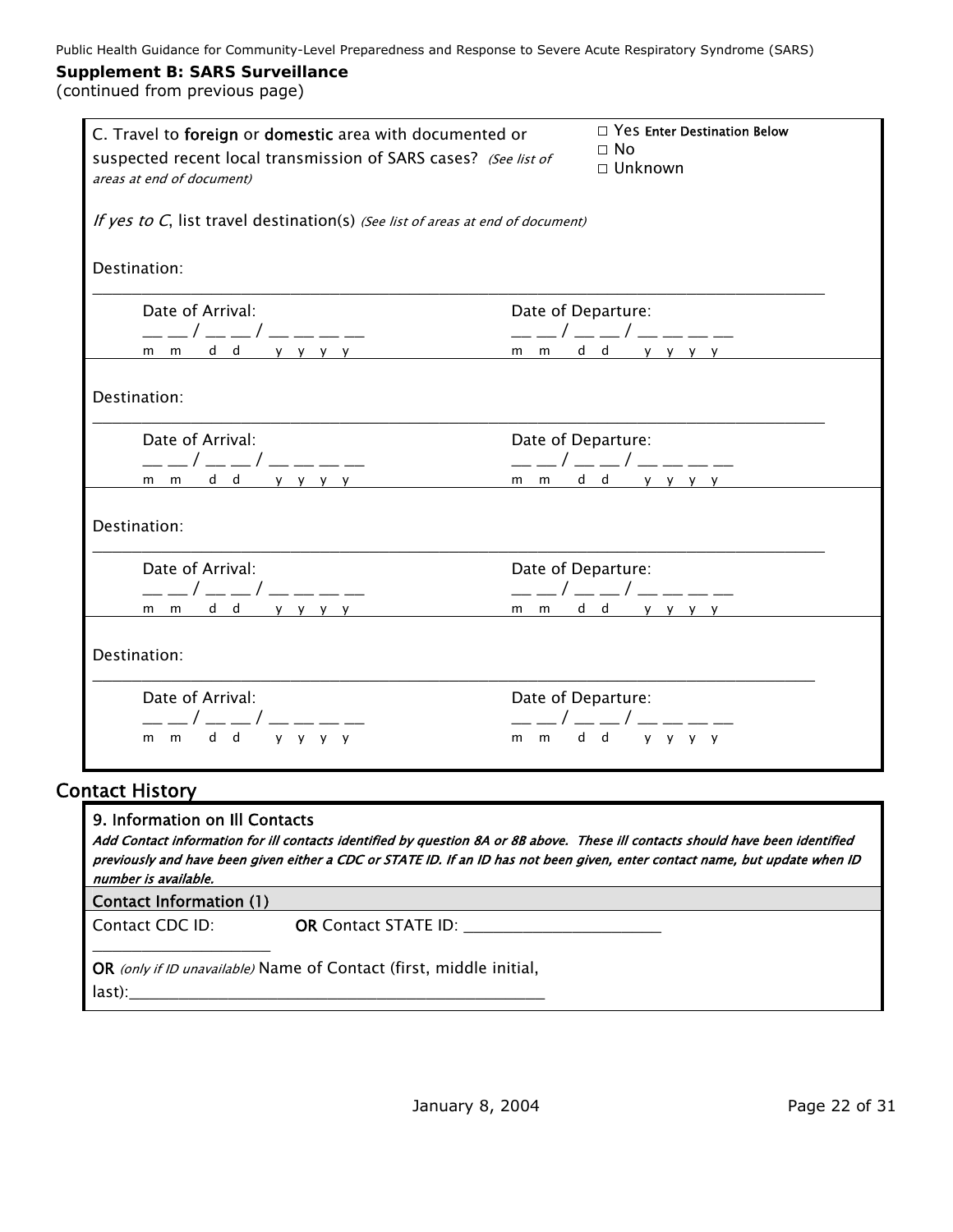| Classification of Contact (SEE<br>APPENDIX B1):<br>$\Box$ RUI-2<br>$\Box$ RUI-3<br>□ Probable SARS CoV case<br>□ Confirmed SARS CoV case                                                                                  | Nature of contact:<br>$\Box$ Same household<br>$\Box$ Coworker<br>□ Healthcare environment<br>$\Box$ Other              | <b>Contact Start:</b><br>$\frac{1}{\sqrt{m}}$ $\frac{1}{\sqrt{m}}$ $\frac{1}{\sqrt{m}}$ $\frac{1}{\sqrt{m}}$ $\frac{1}{\sqrt{m}}$ $\frac{1}{\sqrt{m}}$ $\frac{1}{\sqrt{m}}$ $\frac{1}{\sqrt{m}}$ $\frac{1}{\sqrt{m}}$ $\frac{1}{\sqrt{m}}$ $\frac{1}{\sqrt{m}}$ $\frac{1}{\sqrt{m}}$ $\frac{1}{\sqrt{m}}$ $\frac{1}{\sqrt{m}}$ $\frac{1}{\sqrt{m}}$ $\frac{1}{\sqrt{m}}$ $\frac{1}{\sqrt{m}}$<br><b>Contact End:</b><br>$\frac{1}{\sqrt{m}}$ $\frac{1}{\sqrt{m}}$ $\frac{1}{\sqrt{m}}$ $\frac{1}{\sqrt{m}}$ $\frac{1}{\sqrt{m}}$ $\frac{1}{\sqrt{m}}$ $\frac{1}{\sqrt{m}}$ $\frac{1}{\sqrt{m}}$ $\frac{1}{\sqrt{m}}$ $\frac{1}{\sqrt{m}}$ $\frac{1}{\sqrt{m}}$ $\frac{1}{\sqrt{m}}$ $\frac{1}{\sqrt{m}}$ $\frac{1}{\sqrt{m}}$ $\frac{1}{\sqrt{m}}$ $\frac{1}{\sqrt{m}}$ $\frac{1}{\sqrt{m}}$                                                                                                    |  |
|---------------------------------------------------------------------------------------------------------------------------------------------------------------------------------------------------------------------------|-------------------------------------------------------------------------------------------------------------------------|-------------------------------------------------------------------------------------------------------------------------------------------------------------------------------------------------------------------------------------------------------------------------------------------------------------------------------------------------------------------------------------------------------------------------------------------------------------------------------------------------------------------------------------------------------------------------------------------------------------------------------------------------------------------------------------------------------------------------------------------------------------------------------------------------------------------------------------------------------------------------------------------------|--|
| Did the ill contact recently travel to an area with SARS<br>transmission?<br>(see list of areas at end of document)<br>If Yes, where?                                                                                     |                                                                                                                         | $\Box$ Yes<br>$\Box$ No<br>$\Box$ Unknown                                                                                                                                                                                                                                                                                                                                                                                                                                                                                                                                                                                                                                                                                                                                                                                                                                                       |  |
| <b>Contact Information (2)</b>                                                                                                                                                                                            |                                                                                                                         |                                                                                                                                                                                                                                                                                                                                                                                                                                                                                                                                                                                                                                                                                                                                                                                                                                                                                                 |  |
| <b>OR</b><br>Contact CDC ID:                                                                                                                                                                                              |                                                                                                                         |                                                                                                                                                                                                                                                                                                                                                                                                                                                                                                                                                                                                                                                                                                                                                                                                                                                                                                 |  |
| OR (only if ID unavailable) Name of Contact (first, middle initial,<br>last):<br>Classification of Contact (SEE<br>APPENDIX B1):<br>$\Box$ RUI-2<br>$\Box$ RUI-3<br>□ Probable SARS CoV case<br>□ Confirmed SARS CoV case | Nature of contact:<br>$\Box$ Same household<br>□ Coworker<br>□ Healthcare environment<br>□ Other ______________________ | <b>Contact Start:</b><br>$\frac{1}{\mathsf{m}}\frac{\mathsf{m}}{\mathsf{m}}\frac{\mathsf{m}}{\mathsf{d}}\frac{\mathsf{d}}{\mathsf{d}}\frac{\mathsf{d}}{\mathsf{d}}\frac{\mathsf{d}}{\mathsf{v}}\frac{\mathsf{d}}{\mathsf{v}}\frac{\mathsf{d}}{\mathsf{v}}\frac{\mathsf{d}}{\mathsf{v}}\frac{\mathsf{d}}{\mathsf{v}}\frac{\mathsf{d}}{\mathsf{v}}\frac{\mathsf{d}}{\mathsf{v}}\frac{\mathsf{d}}{\mathsf{v}}\frac{\mathsf{d}}{\mathsf{v}}\frac{\mathsf{d}}{\mathsf{v}}\frac{\mathsf{d}}{\mathsf{v$<br><b>Contact End:</b><br>$\frac{1}{\sqrt{m}}$ $\frac{1}{\sqrt{m}}$ $\frac{1}{\sqrt{m}}$ $\frac{1}{\sqrt{m}}$ $\frac{1}{\sqrt{m}}$ $\frac{1}{\sqrt{m}}$ $\frac{1}{\sqrt{m}}$ $\frac{1}{\sqrt{m}}$ $\frac{1}{\sqrt{m}}$ $\frac{1}{\sqrt{m}}$ $\frac{1}{\sqrt{m}}$ $\frac{1}{\sqrt{m}}$ $\frac{1}{\sqrt{m}}$ $\frac{1}{\sqrt{m}}$ $\frac{1}{\sqrt{m}}$ $\frac{1}{\sqrt{m}}$ $\frac{1}{\sqrt{m}}$ |  |
|                                                                                                                                                                                                                           |                                                                                                                         |                                                                                                                                                                                                                                                                                                                                                                                                                                                                                                                                                                                                                                                                                                                                                                                                                                                                                                 |  |
| Did the ill contact recently travel to an area with SARS<br>transmission?<br>(see list of areas at end of document)<br>If Yes, where?                                                                                     |                                                                                                                         | $\Box$ Yes<br>□ No<br>$\Box$ Unknown                                                                                                                                                                                                                                                                                                                                                                                                                                                                                                                                                                                                                                                                                                                                                                                                                                                            |  |
| <b>Contact Information (3)</b>                                                                                                                                                                                            |                                                                                                                         |                                                                                                                                                                                                                                                                                                                                                                                                                                                                                                                                                                                                                                                                                                                                                                                                                                                                                                 |  |
| Contact CDC ID:                                                                                                                                                                                                           | OR Contact STATE ID: New York Contact STATE ID:                                                                         |                                                                                                                                                                                                                                                                                                                                                                                                                                                                                                                                                                                                                                                                                                                                                                                                                                                                                                 |  |
| OR (only if ID unavailable) Name of Contact (first, middle initial,                                                                                                                                                       |                                                                                                                         |                                                                                                                                                                                                                                                                                                                                                                                                                                                                                                                                                                                                                                                                                                                                                                                                                                                                                                 |  |
|                                                                                                                                                                                                                           |                                                                                                                         |                                                                                                                                                                                                                                                                                                                                                                                                                                                                                                                                                                                                                                                                                                                                                                                                                                                                                                 |  |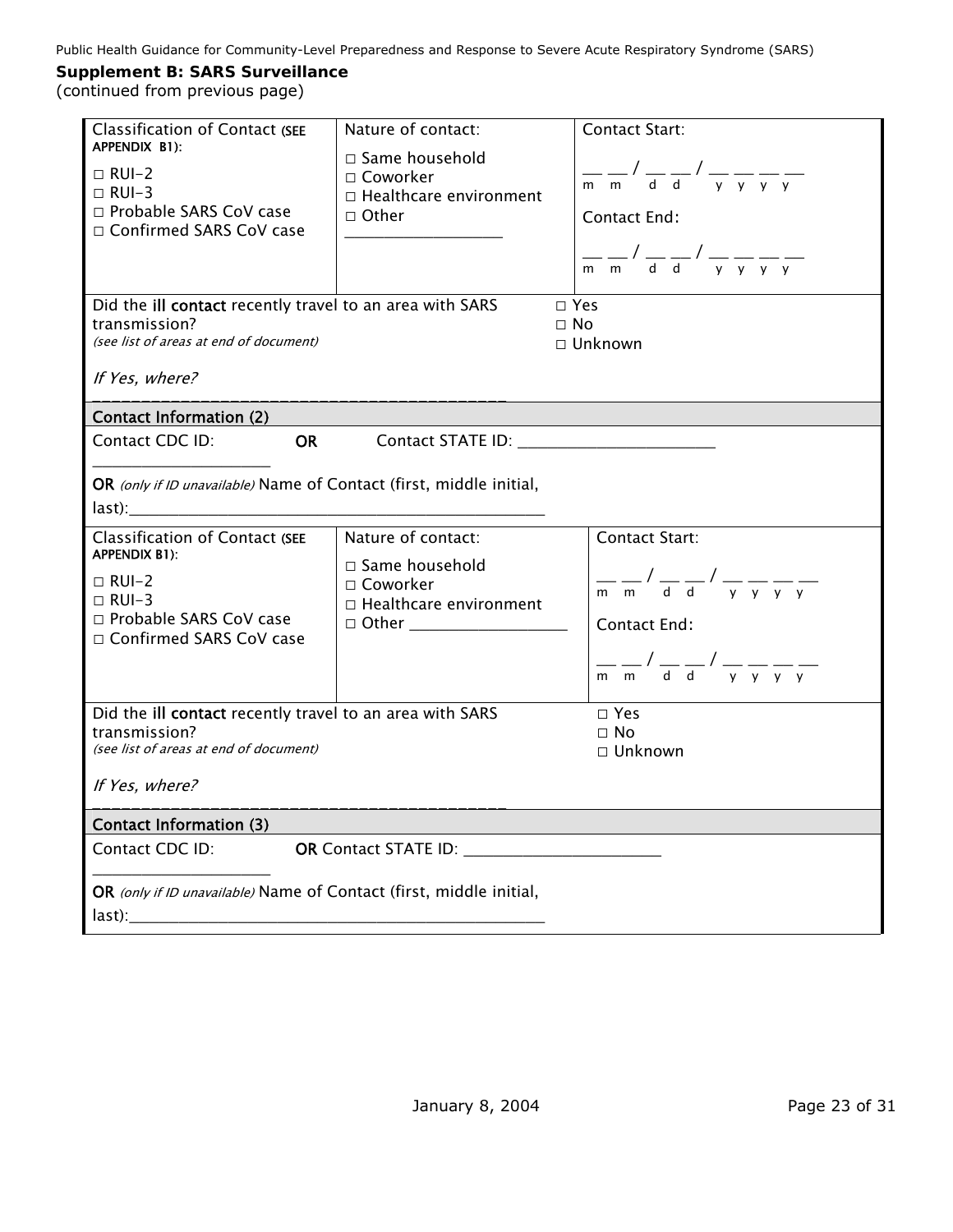| Classification of Contact (SEE<br>APPENDIX B1):                                                                            | Nature of contact:                                                                               | <b>Contact Start:</b>                                                       |
|----------------------------------------------------------------------------------------------------------------------------|--------------------------------------------------------------------------------------------------|-----------------------------------------------------------------------------|
| $\Box$ RUI-2<br>$\Box$ RUI-3<br>□ Probable SARS CoV case<br>□ Confirmed SARS CoV case                                      | $\Box$ Same household<br>$\Box$ Coworker<br>$\Box$ Healthcare environment<br>$\Box$ Other $\Box$ | d d<br>m<br>$V$ $V$<br>m<br>v v<br>Contact End:<br>d d<br>m<br>V V V V<br>m |
| Did the <b>ill contact</b> recently travel to an area with SARS<br>transmission?<br>(see list of areas at end of document) |                                                                                                  | $\Box$ Yes<br>$\Box$ No<br>$\Box$ Unknown                                   |
| If Yes, where?                                                                                                             |                                                                                                  |                                                                             |

# Travel History

| 10. Patient Travel Information                                                                              |                 |               |                                             |                             |
|-------------------------------------------------------------------------------------------------------------|-----------------|---------------|---------------------------------------------|-----------------------------|
| If recent foreign travel, did the patient receive a Health Alert or other                                   |                 |               | $\Box$ Yes<br>$\Box$ No                     |                             |
| SARS educational information on arrival in the United States?                                               |                 |               | $\Box$ Unknown                              |                             |
| Was the patient symptomatic during travel from a SARS affected area of                                      |                 |               | $\Box$ Yes                                  |                             |
| within 24 hours of return to the US or local area?                                                          |                 |               | $\Box$ No<br>□ Unknown                      |                             |
| If yes:                                                                                                     |                 |               |                                             |                             |
| 1) Please provide to the CDC the name of the SARS suspect who has traveled (enter name from section         |                 |               |                                             |                             |
| 3)                                                                                                          |                 |               |                                             |                             |
| 2) If yes, list all travel either by public conveyance (airplane, train bus) or with a tour group, 24 hours |                 |               |                                             |                             |
| before onset of fever or symptoms and thereafter:                                                           |                 |               |                                             |                             |
| List each portion or leg or the trip below:                                                                 |                 |               |                                             |                             |
| Trip or portion (1)                                                                                         |                 |               |                                             |                             |
| Departure Date:                                                                                             | Departure City: | Arrival City: | Transport<br>Type:<br>$\Box$ Airline        | $\Box$ Auto<br>□ Tour Group |
| $-\frac{1}{m}$ dd y y y y                                                                                   |                 |               | $\Box$ Train<br>$\Box$ Cruise<br>$\Box$ Bus | $\Box$ Other                |
| Transport Company:                                                                                          |                 | Transport No: |                                             |                             |
| Comment:                                                                                                    |                 |               |                                             |                             |
| Trip or portion (2)                                                                                         |                 |               |                                             |                             |
| Departure Date:                                                                                             | Departure City: | Arrival City: | Transport<br>Type:                          | $\Box$ Auto                 |
|                                                                                                             |                 |               | $\Box$ Airline                              | □ Tour Group                |
| $\frac{1}{\gamma}$ $\frac{1}{\gamma}$ $\frac{1}{\gamma}$ $\frac{1}{\gamma}$<br>$d$ $d$<br>m<br>m            |                 |               | $\Box$ Train                                | $\Box$ Other                |
|                                                                                                             |                 |               | $\Box$ Cruise<br>$\square$ Bus              |                             |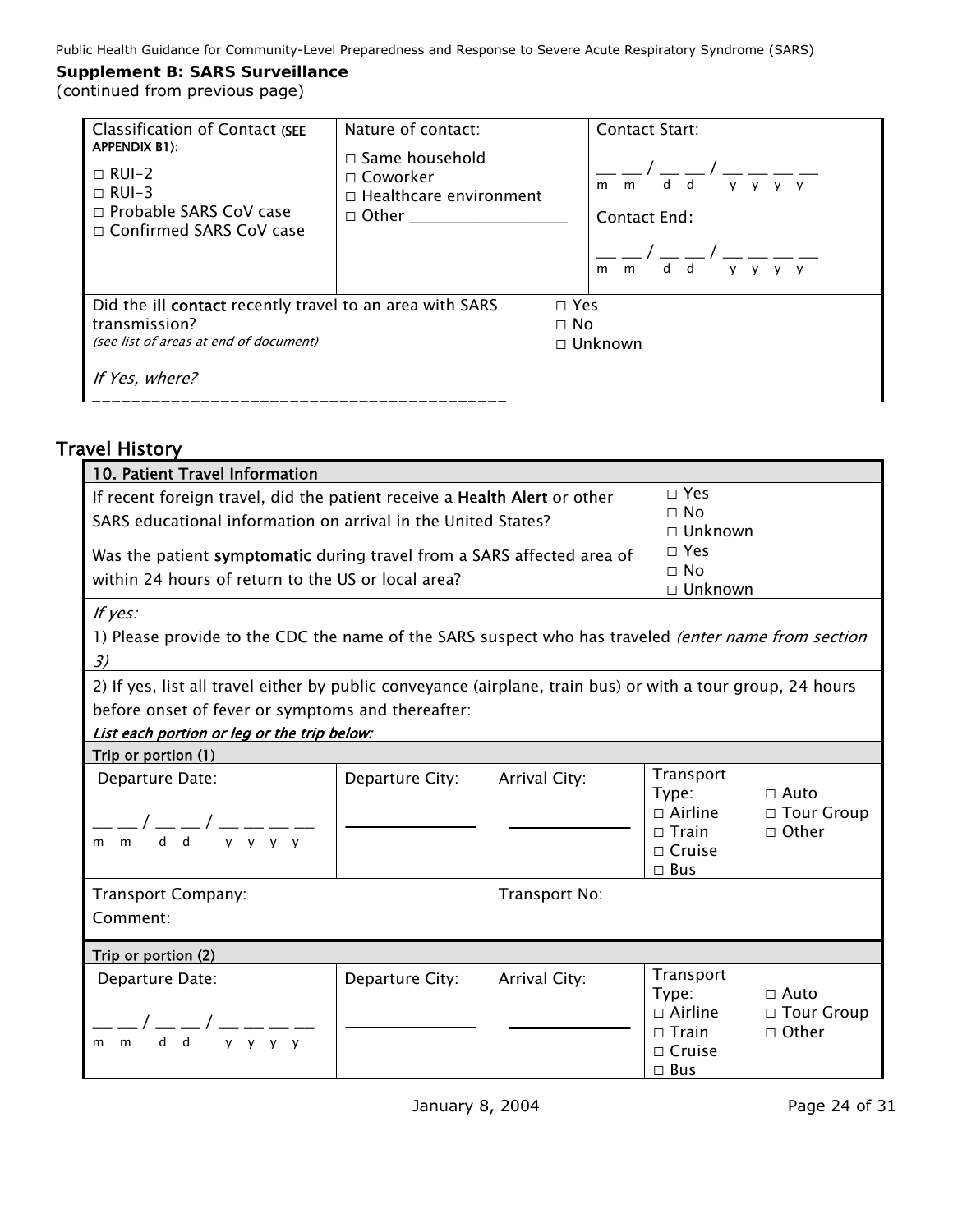(continued from previous page)

| Transport Company:                                                           |                 | Transport No: |                                                                                        |                                             |
|------------------------------------------------------------------------------|-----------------|---------------|----------------------------------------------------------------------------------------|---------------------------------------------|
| Comment:                                                                     |                 |               |                                                                                        |                                             |
| Trip or portion (3)                                                          |                 |               |                                                                                        |                                             |
| Departure Date:<br>$y \ y \ y \ y$<br>$d$ $d$<br>$m$ $m$                     | Departure City: | Arrival City: | Transport<br>Type:<br>$\Box$ Airline<br>$\Box$ Train<br>$\Box$ Cruise<br>$\square$ Bus | $\Box$ Auto<br>□ Tour Group<br>$\Box$ Other |
|                                                                              |                 |               |                                                                                        |                                             |
| Transport No:<br>Transport Company:                                          |                 |               |                                                                                        |                                             |
| Comment:                                                                     |                 |               |                                                                                        |                                             |
| Trip or portion (4)                                                          |                 |               |                                                                                        |                                             |
| Departure Date:<br>$y \quad y \quad y$<br>$d$ $d$<br>$\mathsf{v}$<br>$m$ $m$ | Departure City: | Arrival City: | Transport<br>Type:<br>$\Box$ Airline<br>$\Box$ Train<br>$\Box$ Cruise<br>$\square$ Bus | $\Box$ Auto<br>□ Tour Group<br>□ Other      |
| Transport Company:                                                           | Transport No:   |               |                                                                                        |                                             |
| Comment:                                                                     |                 |               |                                                                                        |                                             |

(This page may be duplicated if needed)

# Classification of Patient

| 11. Classification of patient by state of municipality (using CSTE/CDC definitions): SEE APPENDIX B1                                                                                                                                        |                                                                                                                                                                                                                                                                                                                                                            |  |  |
|---------------------------------------------------------------------------------------------------------------------------------------------------------------------------------------------------------------------------------------------|------------------------------------------------------------------------------------------------------------------------------------------------------------------------------------------------------------------------------------------------------------------------------------------------------------------------------------------------------------|--|--|
| Initial Classification (check one)<br>only):<br>Report Under Investigation (RUI)<br>$\Box$ RUI-1<br>$\Box$ RUI-2<br>$\Box$ RUI-3<br>$\Box$ RUI-4<br>OR SARS disease classification<br>□ Probable SARS-CoV Case<br>□ Confirmed SARS-CoV Case | Updated Classification (check one only):<br>$\Box$ RUI-1<br>$\Box$ RUI-2<br>$\Box$ RUI-3<br>$\sqcap$ RUI-4<br>□ Probable SARS-CoV Case<br>$\Box$ Confirmed SARS-CoV Case<br>$\Box$ Not a case: negative serology (>28 days post onset)<br>$\Box$ Not a case: alternative diagnosis accounts for illness<br>Date Updated (most recent):<br>d<br>d<br>m<br>m |  |  |
|                                                                                                                                                                                                                                             |                                                                                                                                                                                                                                                                                                                                                            |  |  |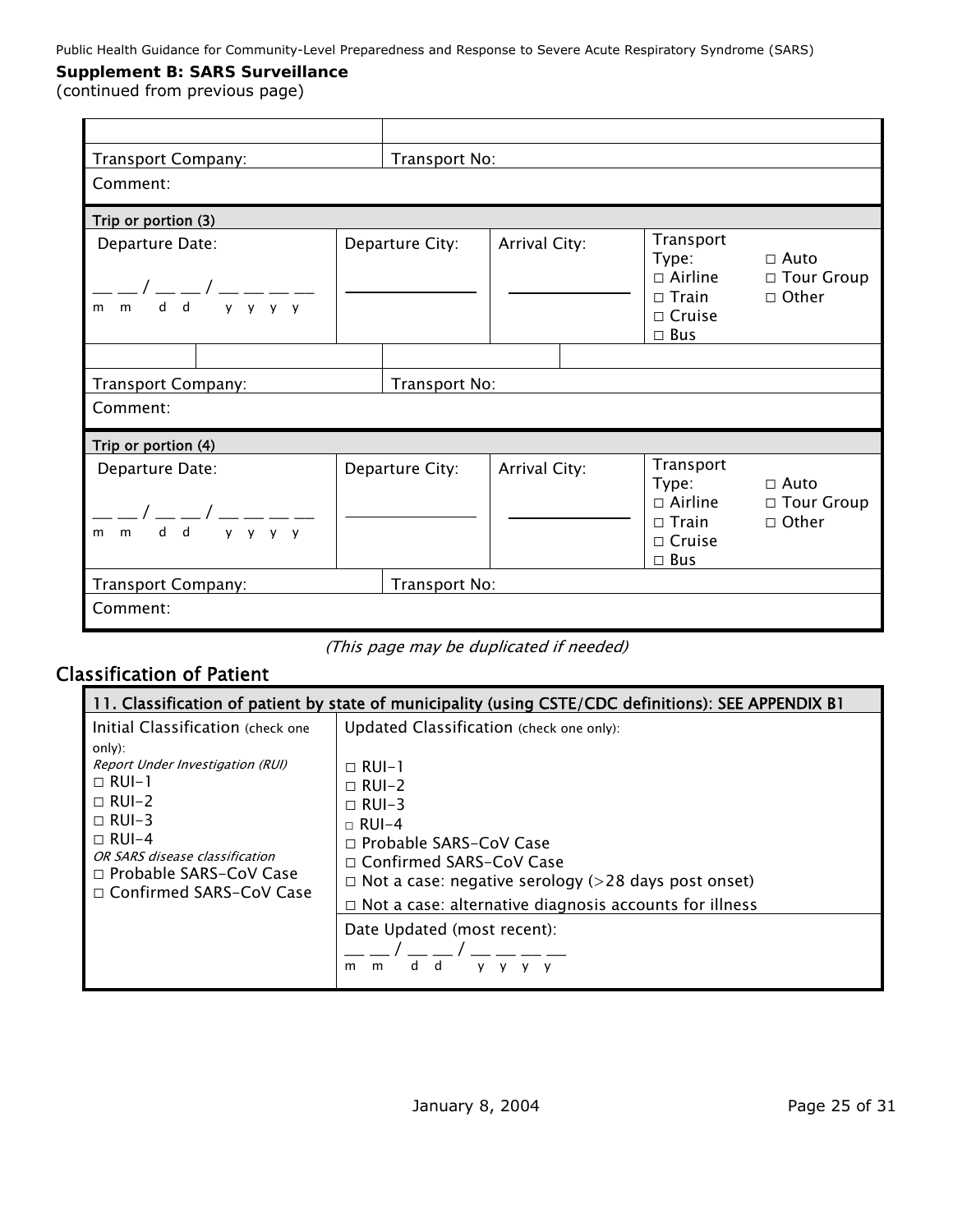(continued from previous page)

# Laboratory Evaluation

| 12. Local SARS testing                                                                          |                                                                                                             |                                                                                               |  |  |  |  |
|-------------------------------------------------------------------------------------------------|-------------------------------------------------------------------------------------------------------------|-----------------------------------------------------------------------------------------------|--|--|--|--|
| Chose from the following specimens to enter for each test:                                      |                                                                                                             |                                                                                               |  |  |  |  |
| Whole blood, serum (acute), serum (convalescent), NP swab, NP aspirate, Broncheoalveolar lavage |                                                                                                             |                                                                                               |  |  |  |  |
| specimen, OP swab, urine, stool, tissue.                                                        |                                                                                                             |                                                                                               |  |  |  |  |
| Specimen 1                                                                                      |                                                                                                             |                                                                                               |  |  |  |  |
| Specimen:                                                                                       | If 'Tissue,' specify:                                                                                       | Date Collected:<br>__/__/____<br>mmdd yyyy                                                    |  |  |  |  |
| Test Requested:<br>$\Box$ PCR<br>$\Box$ Convalescent serology<br>□ Acute serology               | Source of Local Testing:<br>$\Box$ Public Health Lab<br>$\Box$ LRN<br>$\Box$ Commercial lab<br>$\Box$ other | Result:<br>$\Box$ Positive<br>$\Box$ Negative<br>$\square$ Pending<br>$\Box$ Indeterminate    |  |  |  |  |
| Specimen 2                                                                                      |                                                                                                             |                                                                                               |  |  |  |  |
| Specimen:                                                                                       | If 'Tissue,' specify:                                                                                       | Date Collected:<br>__/__/____<br>mmdd yyyy                                                    |  |  |  |  |
| Test Requested:<br>$\Box$ PCR<br>□ Convalescent serology<br>□ Acute serology<br>$\Box$ Culture  | Source of Local Testing:<br>$\Box$ Public Health Lab<br>$\Box$ LRN<br>$\Box$ Commercial lab<br>$\Box$ other | Result:<br>$\Box$ Positive<br>$\square$ Negative<br>$\square$ Pending<br>$\Box$ Indeterminate |  |  |  |  |
| Specimen 3                                                                                      |                                                                                                             |                                                                                               |  |  |  |  |
| Specimen:                                                                                       | If 'Tissue,' specify:                                                                                       | Date Collected:<br>___/___/____<br>mmdd yyyy                                                  |  |  |  |  |
| Test Requested:<br>$\Box$ PCR<br>□ Convalescent serology<br>□ Acute serology<br>$\Box$ Culture  | Source of Local Testing:<br>$\Box$ Public Health Lab<br>$\Box$ LRN<br>$\Box$ Commercial lab<br>$\Box$ other | Result:<br>$\Box$ Positive<br>$\Box$ Negative<br>$\square$ Pending<br>□ Indeterminate         |  |  |  |  |
|                                                                                                 |                                                                                                             |                                                                                               |  |  |  |  |

 $\epsilon$ 

| Specimen 4            |                          |                      |
|-----------------------|--------------------------|----------------------|
| Specimen:             | If 'Tissue,' specify:    | Date Collected:      |
|                       |                          |                      |
|                       |                          | d d<br>m<br>m        |
| Test Requested:       | Source of Local Testing: | Result:              |
| $\Box$ PCR            | □ Public Health Lab      | $\Box$ Positive      |
| Convalescent serology | $\Box$ LRN               | $\Box$ Negative      |
| $\Box$ Acute serology | $\Box$ Commercial lab    | $\square$ Pending    |
| □ Culture             | $\Box$ other             | $\Box$ Indeterminate |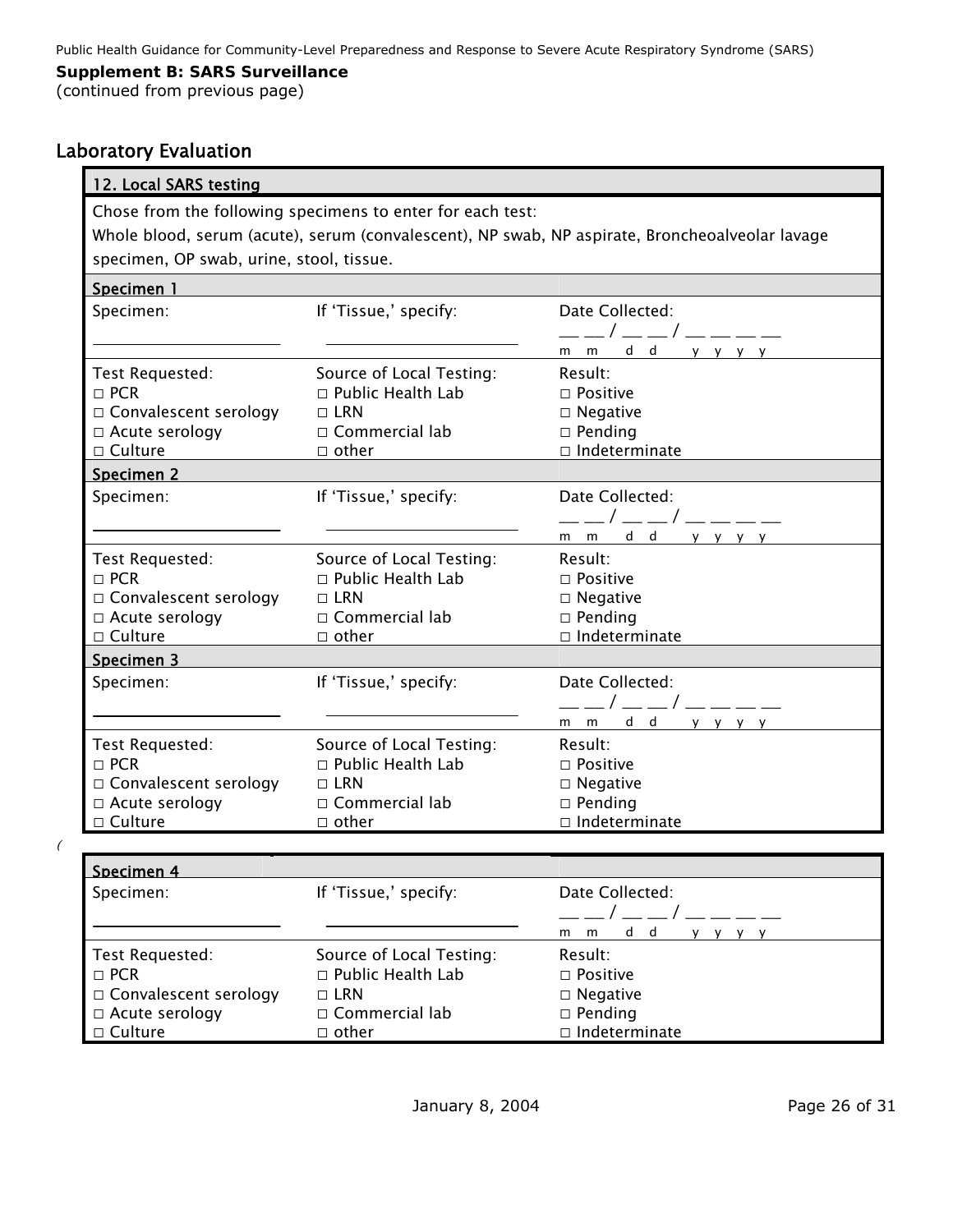(continued from previous page)

| Specimen 5              |                                                      |                         |
|-------------------------|------------------------------------------------------|-------------------------|
| Specimen:               | If 'Tissue,' specify:                                | Date Collected:         |
|                         |                                                      | __/__/___               |
|                         |                                                      | m m <u>d d y y y y</u>  |
| Test Requested:         | Source of Local Testing:                             | Result:                 |
| $\Box$ PCR              | $\Box$ Public Health Lab                             | $\Box$ Positive         |
| □ Convalescent serology | $\Box$ LRN                                           | $\Box$ Negative         |
| □ Acute serology        | $\Box$ Commercial lab                                | $\square$ Pending       |
| $\Box$ Culture          | $\Box$ other                                         | $\Box$ Indeterminate    |
| Specimen 6              |                                                      |                         |
| Specimen:               | If 'Tissue,' specify:                                | Date Collected:         |
|                         |                                                      | ——/——/————              |
|                         |                                                      | mmdd yyyy               |
| Test Requested:         | Source of Local Testing:                             | Result:                 |
| $\Box$ PCR              | □ Public Health Lab                                  | $\Box$ Positive         |
| □ Convalescent serology | $\Box$ LRN                                           | $\square$ Negative      |
| □ Acute serology        | $\Box$ Commercial lab                                | $\Box$ Pending          |
| $\Box$ Culture          | $\Box$ other                                         | $\Box$ Indeterminate    |
|                         |                                                      |                         |
| Specimen 7              |                                                      |                         |
| Specimen:               | If 'Tissue,' specify:                                | Date Collected:         |
|                         |                                                      | __/__/____              |
|                         |                                                      | mmdd yyyy               |
| Test Requested:         |                                                      | Result:                 |
| $\Box$ PCR              | Source of Local Testing:<br>$\Box$ Public Health Lab | $\Box$ Positive         |
| □ Convalescent serology | $\Box$ LRN                                           | $\Box$ Negative         |
| □ Acute serology        | $\Box$ Commercial lab                                | $\square$ Pending       |
| □ Culture               | $\Box$ other                                         | $\Box$ Indeterminate    |
| Specimen 8              |                                                      |                         |
| Specimen:               | If 'Tissue,' specify:                                | Date Collected:         |
|                         |                                                      |                         |
|                         |                                                      | __/__/____<br>mmdd yyyy |
| Test Requested:         | Source of Local Testing:                             | Result:                 |
| $\Box$ PCR              | $\Box$ Public Health Lab                             | $\Box$ Positive         |
| □ Convalescent serology | $\Box$ LRN                                           | $\square$ Negative      |
| □ Acute serology        | $\Box$ Commercial lab                                | $\Box$ Pending          |

#### 13. Alternative Diagnosis Was an alternative respiratory pathogen detected? □ Yes □ No □ Unknown If yes indicate which one (see list below):

*\_\_\_\_\_\_\_\_\_\_\_\_\_\_\_\_\_\_\_\_\_\_\_\_\_\_\_\_\_\_\_\_\_\_\_\_\_\_\_\_\_\_\_\_\_\_\_\_\_*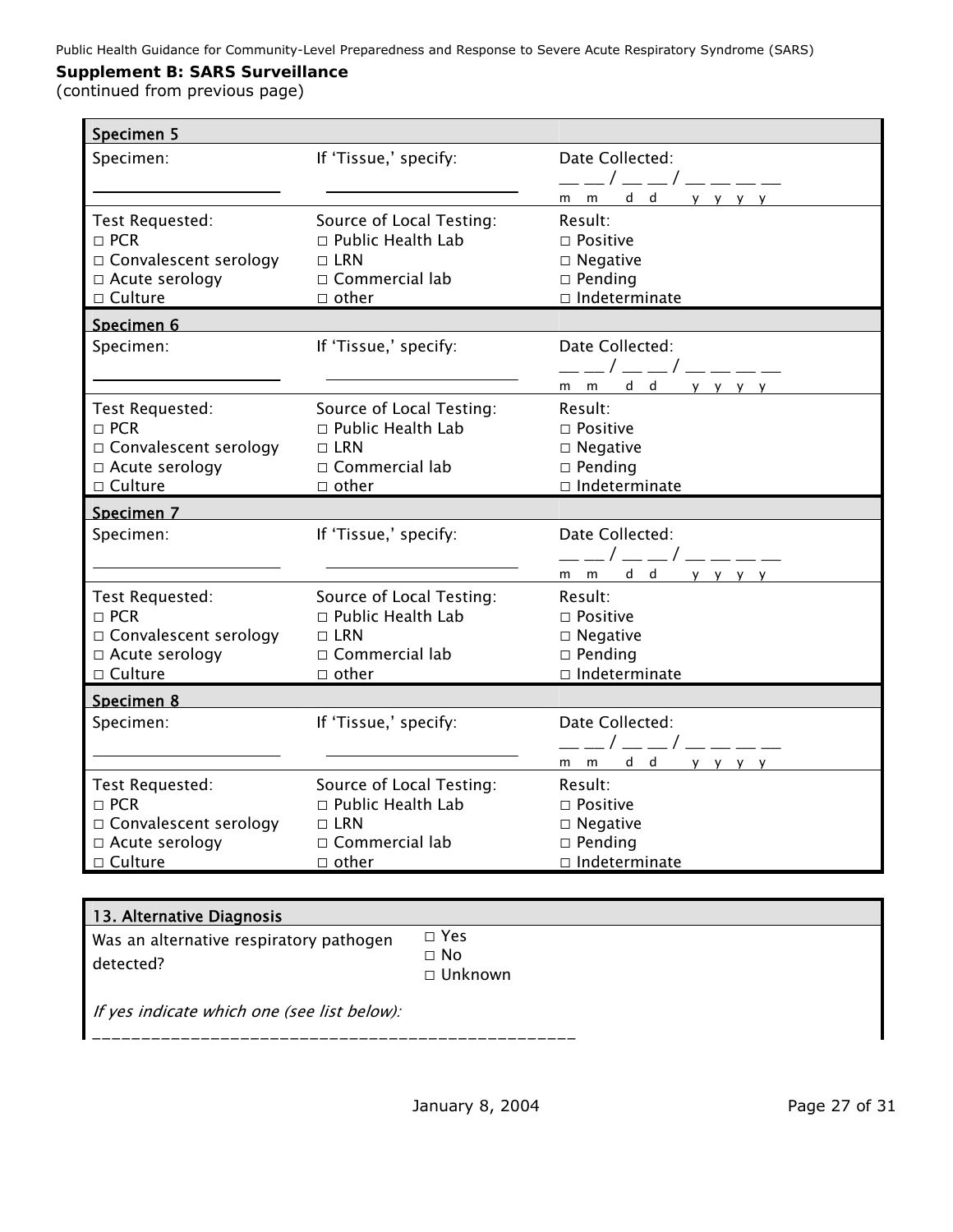(continued from previous page)

Alternative pathogen (e.g., Influenza A, Influenza B, RSV, rhinovirus, adenovirus, Streptococcus pneumoniae, Haemophilus influenzae, Mycoplasma, Chlamydia pneumoniae, human parainfluenza virus 1, human parainfluenza 2, human parainfluenza 3, human metapneumovirus, Legionella sp., other.):

# 14. List specimens sent to the CDC

Chose from the following specimens to enter below:

Whole blood, plasma, serum (acute), serum (convalescent), NP swab, NP aspirate, broncheoalveolar lavage specimen, OP swab, tracheal aspirate, pleural tap, urine, stool, tissue.

| Specimen 1: | If 'Tissue', Specify: | Date Sent: $\_\_/\_\_$ / $\_\_$ / $\_\_$ / $\_\_$ $\_$<br>d d<br>$m$ $m$<br>y y y y                                                                                                                                                                                                                                                                    |
|-------------|-----------------------|--------------------------------------------------------------------------------------------------------------------------------------------------------------------------------------------------------------------------------------------------------------------------------------------------------------------------------------------------------|
| Specimen 2: | If 'Tissue', Specify: | Date Sent: $\_\_/\_\_$<br>d d<br>$m$ $m$<br><b>y</b><br>V<br>V V                                                                                                                                                                                                                                                                                       |
| Specimen 3: | If 'Tissue', Specify: | Date Sent: __ _ / __ _ / __ _ _<br>d d<br>m m<br>$y$ $y$ $y$ $y$                                                                                                                                                                                                                                                                                       |
| Specimen 4: | If 'Tissue', Specify: | Date Sent: $\_\_$ / $\_\_$ / $\_\_$<br>m m d d<br>y y<br>v v                                                                                                                                                                                                                                                                                           |
| Specimen 5: | If 'Tissue', Specify: | Date Sent: __ __ / __ __ / __ __<br>d d<br>$m$ $m$<br>$V$ $V$<br>V V                                                                                                                                                                                                                                                                                   |
| Specimen 6: | If 'Tissue', Specify: | Date Sent: __ __ / __ __ / __ __ __ _<br>d d<br>m m<br><b>y</b><br>y y y                                                                                                                                                                                                                                                                               |
| Specimen 7: | If 'Tissue', Specify: | Date Sent: __ __ / __ __ / __ __ _<br>d d<br>m m<br>$V$ $V$                                                                                                                                                                                                                                                                                            |
| Specimen 8: | If 'Tissue', Specify: | Date Sent: $\frac{1}{2}$ $\frac{1}{2}$ $\frac{1}{2}$ $\frac{1}{2}$ $\frac{1}{2}$ $\frac{1}{2}$ $\frac{1}{2}$ $\frac{1}{2}$ $\frac{1}{2}$ $\frac{1}{2}$ $\frac{1}{2}$ $\frac{1}{2}$ $\frac{1}{2}$ $\frac{1}{2}$ $\frac{1}{2}$ $\frac{1}{2}$ $\frac{1}{2}$ $\frac{1}{2}$ $\frac{1}{2}$ $\frac{1}{2}$ $\frac{1}{2}$<br>d d<br>m<br>m<br>v<br>$\mathsf{v}$ |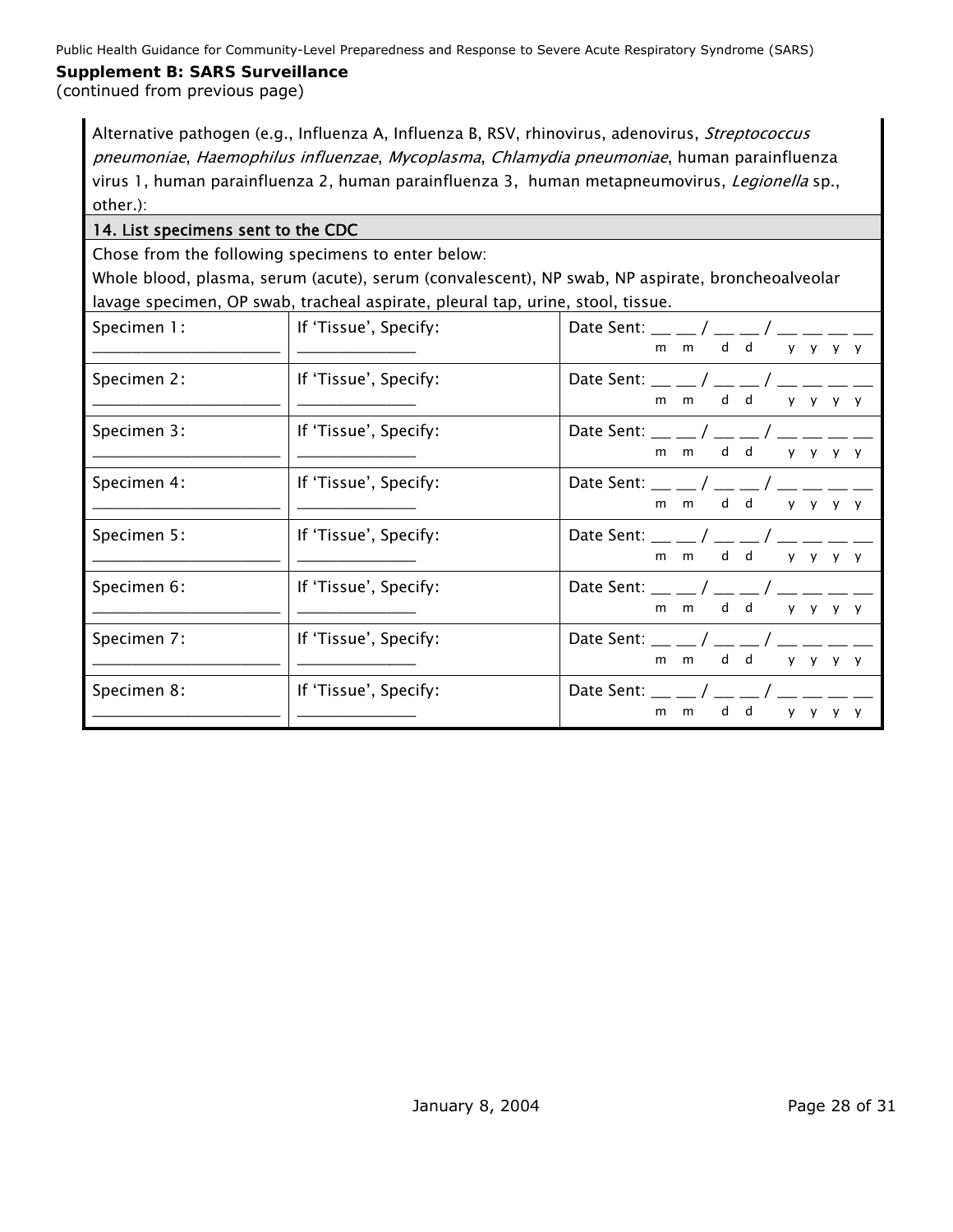# **Supplement B: SARS Surveillance**

(continued from previous page)

#### **Notes**

Public reporting burden of this collection of information is estimated to average 60 minutes per response, including the time for reviewing instructions, searching existing data sources, gathering information and maintaining the data needed, and completing and reviewing the collection of information. An agency may not conduct or sponsor, and a person is not required to respond to a collection of information unless it displays a currently valid OMB control number. Send comments regarding this burden estimate or any other aspect of this collection of information, including suggestions for reducing this burden to CDC/ATSDR Reports Clearance Officer; 1600 Clifton Road NE, MS D-24, Atlanta, Georgia 30333; ATTN: PRA (0920-0008).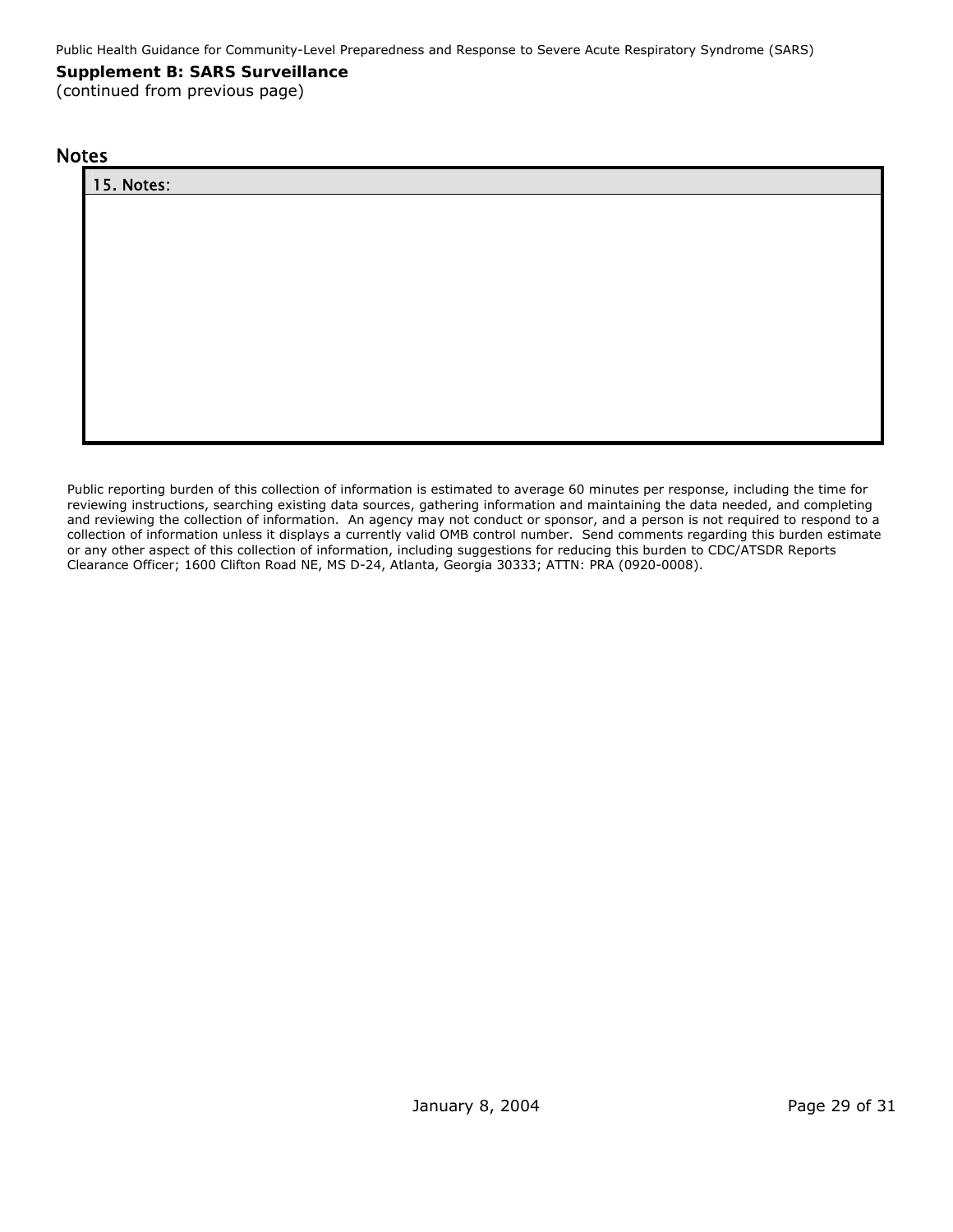#### **Supplement B: SARS Surveillance**  (continued from previous page)

# **Note: List of areas with current confirmed or suspected SARS transmission**

# *(If SARS-CoV transmission recurs, the list of foreign or domestic areas with documented or suspected* recent local transmission of SARS-CoV will be listed here.)

Types of locations specified will vary (e.g., country, airport, city, building, floor of building). The last date a location may be a criterion for exposure for illness onset is 10 days (one incubation period) after removal of that location from CDC travel alert status. The patient's travel should have occurred on or before the last date the travel alert was in place. Transit through a foreign airport meets the epidemiologic criteria for possible exposure in a location for which a CDC travel advisory is in effect. Information regarding CDC travel alerts and advisories and assistance in determining appropriate dates are available at [www.cdc.gov/ncidod/sars/travel.htm.](http://www.cdc.gov/ncidod/sars/travel.htm)